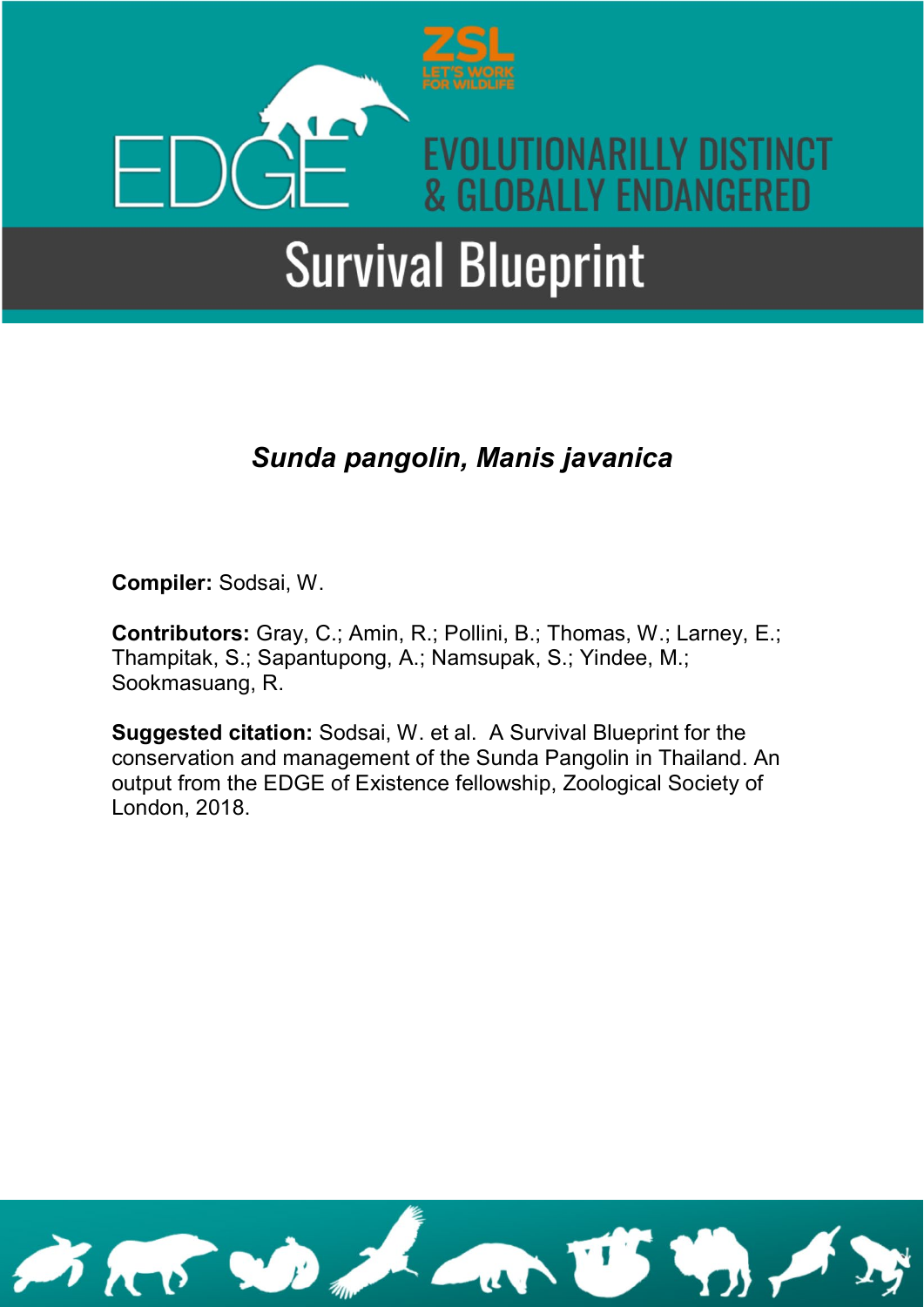



#### **1. STATUS REVIEW**

#### **1.1 Taxonomy:** Mammalia > Pholidota > Manidae > *Manis > javanica*

(Although Palawan in the Philippines was previously thought to be a stronghold for this species, here the species has since been re-categorized as the Philippine pangolin under the name Manis culionensis by Feiler (1998) and subsequently by Gaubert and Antunes (2005)).

English: Sunda Pangolin, Malayan Pangolin French: Pangolin Javanais, Pangolin Malais Spanish: Pangolín Malayo

#### **1.2 Distribution and population status:**

**1.2.1 Global distribution:** *"The highlighted text has been reproduced with permission from the IUCN Red List of Threatened Species account for the Sunda Pangolin, as available June 2018" (Challender et al. 2014)***.** The species is widely distributed geographically, occurring across Southeast East Asia, from southern China and Myanmar through to lowland Lao PDR and including much of Thailand, central and southern Viet Nam, Cambodia, Peninsular Malaysia, Sumatra, Java and adjacent islands (Indonesia) and Borneo (Malaysia, Indonesia, Brunei). However, the northern and western limits of its range are poorly known (Schlitter 2005, Wu et al. 2005). It has been recorded from sea level up to 1,700 m above sea level.

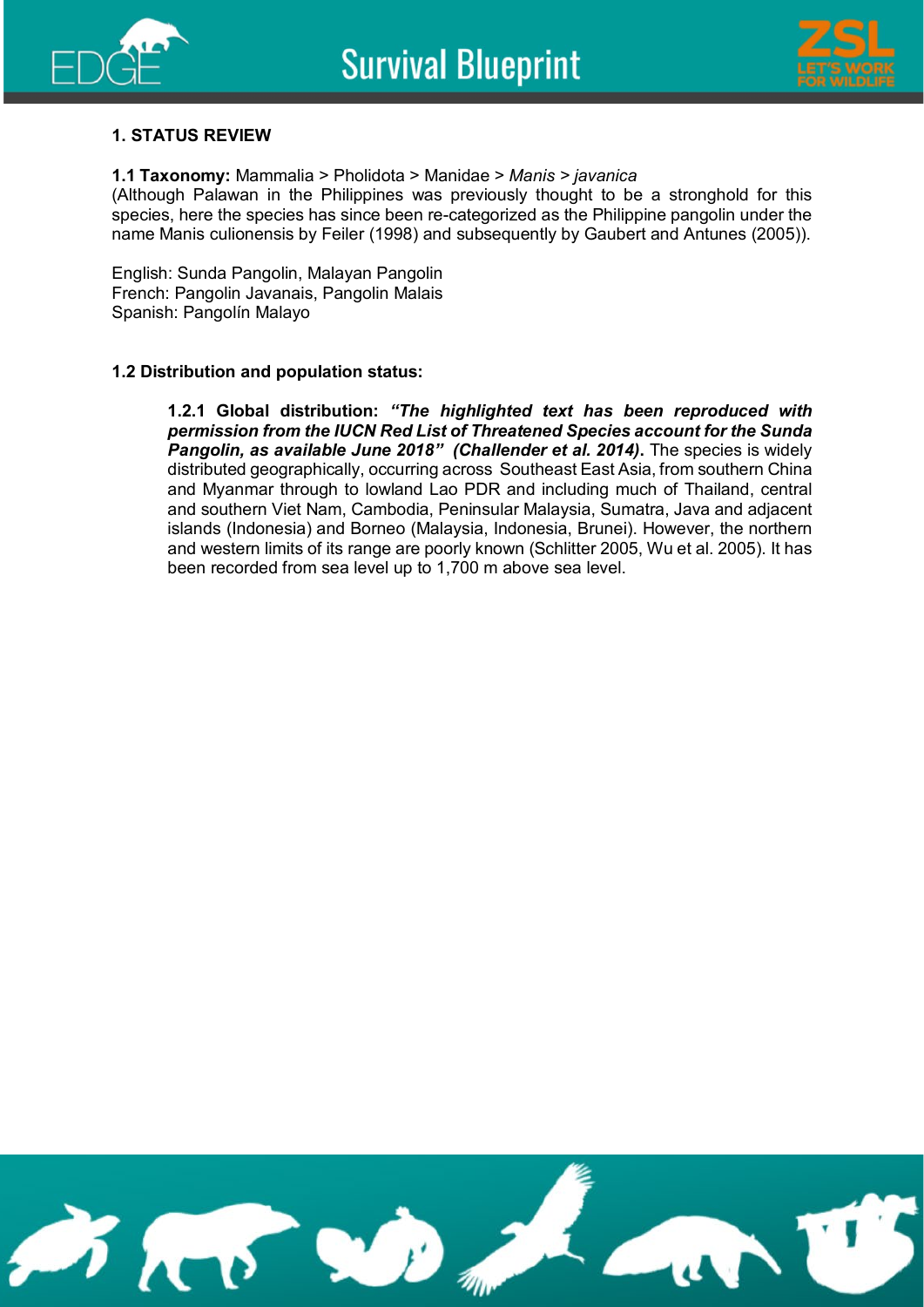





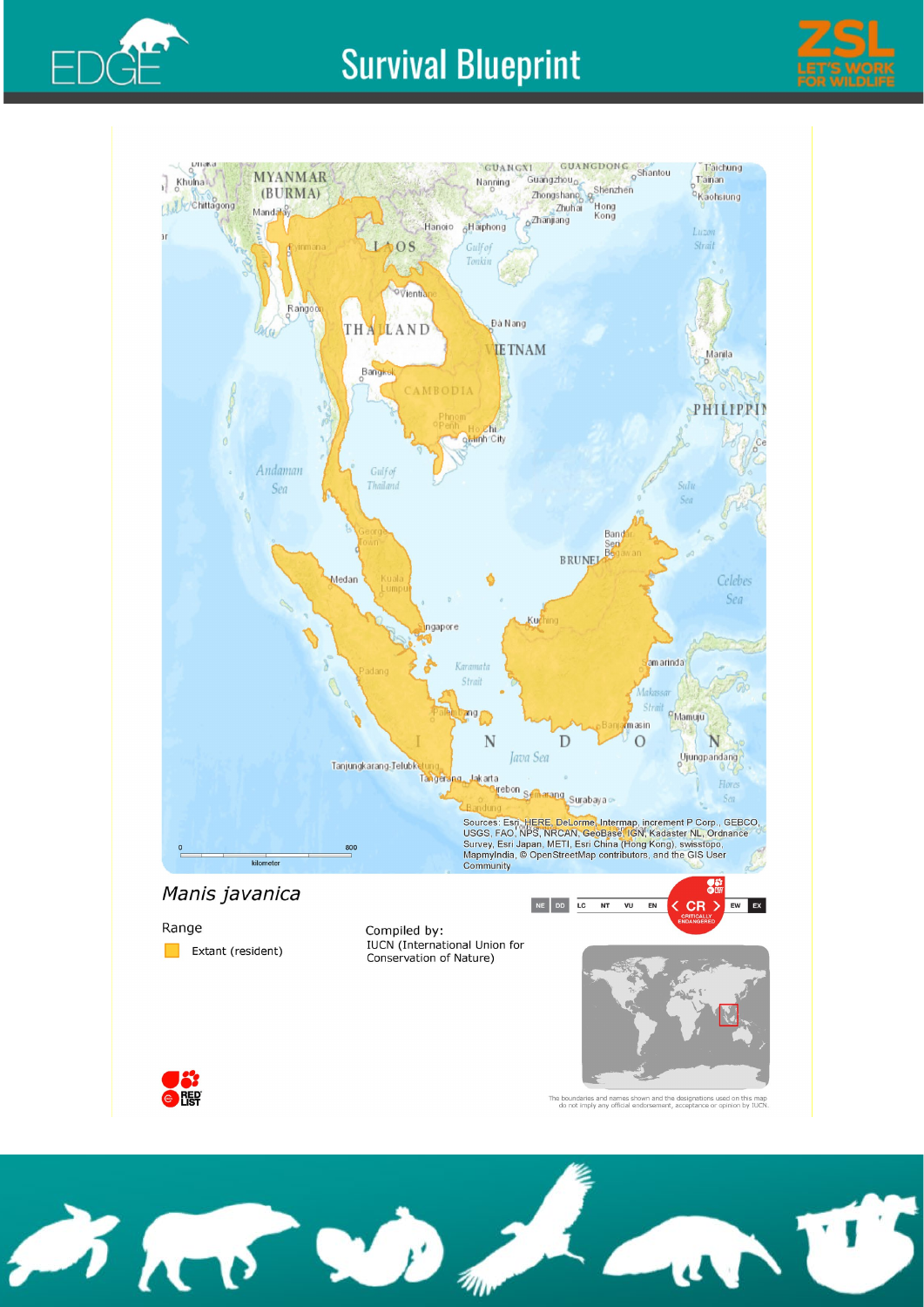

 $\cancel{\rightarrow}$ 

### **Survival Blueprint**



| Country  | <b>Population</b><br>estimate<br>(plus<br>references)                                                                                                                         | <b>Distribution</b>                                                                                                                                                                                                                                                                                                                                                                                                                                                                                                                           | <b>Population trend</b><br>(plus references)                                                                                                                                                                                                                                                                                                                                                                                                                                                                                        | <b>Notes</b>                                                                                                                                                                                                                                                                                                   |
|----------|-------------------------------------------------------------------------------------------------------------------------------------------------------------------------------|-----------------------------------------------------------------------------------------------------------------------------------------------------------------------------------------------------------------------------------------------------------------------------------------------------------------------------------------------------------------------------------------------------------------------------------------------------------------------------------------------------------------------------------------------|-------------------------------------------------------------------------------------------------------------------------------------------------------------------------------------------------------------------------------------------------------------------------------------------------------------------------------------------------------------------------------------------------------------------------------------------------------------------------------------------------------------------------------------|----------------------------------------------------------------------------------------------------------------------------------------------------------------------------------------------------------------------------------------------------------------------------------------------------------------|
| Myanmar  | There is<br>virtually no<br>information<br>available on<br>population<br>levels of any<br>species of<br>Asian pangolin<br>and no<br>comprehensive<br>population<br>estimates. | This species is distributed in central and<br>southern Myanmar (Corbet and Hill 1992,<br>Salter 1983), but has apparently been<br>eradicated widely from lowland areas due<br>to human agricultural expansion and<br>hunting (J.W. Duckworth pers. comm.<br>2006).                                                                                                                                                                                                                                                                            | There is no recent data on the status of<br>this species in Myanmar. However<br>seizures involving the Sunda pangolin<br>in China in recent years infer that the<br>trade originated in Myanmar,<br>suggesting populations of this species<br>here are under threat (Challender et al.<br>in prep).                                                                                                                                                                                                                                 | This species is rarely<br>observed, principally<br>because of its increasing<br>rarity, but also because it is<br>secretive, elusive and<br>primarily nocturnal. There is<br>a paucity of research on<br>population densities at local,<br>national and global scales<br>(WCMC et al. 1999, CITES<br>$2000$ ). |
| Lao PDR  | Not available                                                                                                                                                                 | Historically this species waswidespread in<br>Lao PDR. There are records of varying<br>reliability from a wide range of areas below<br>c. 600 m asl altitude, though it is possible<br>that in Lao PDR the species is restricted to<br>the Mekong plain and adjacent foothills up<br>to c. 900 m asl, with a possible occurrence<br>on the Bolaven Plateau, north from Xe<br>Pian National Biodiversity Conservation<br>Area in the south at least as far north as<br>Nam Kading (Duckworth et al. 1999, J.W.<br>Duckworth pers. comm. 2006). | Nooren and Claridge (2001) reported<br>that populations in Lao PDR have been<br>severely reduced as a result of hunting<br>for consumption and trade. In three<br>separate areas within the range of<br>Manis javanica in Lao PDR (Xe Pian,<br>Dong Phou Veng and Khammouan<br>Limestone NBCA), villagers reported in<br>the late 1990's that pangolin<br>populations had declined due to<br>hunting, in some areas to as little as<br>one percent of the level 30 years ago<br>(Duckworth et al. 1999; Nooren &<br>Claridge 2001). | This species is now<br>extremely rare in the northern<br>part of its range (J.W.<br>Duckworth pers. comm.<br>2006) where there have been<br>massive declines, especially<br>in Lao PDR (Nooren and<br>Claridge 2001).                                                                                          |
| Thailand | Not available                                                                                                                                                                 | The species historically occurred<br>throughout Thailand (Lekagul and<br>McNeely 1977, Bain and Humphrey 1982,                                                                                                                                                                                                                                                                                                                                                                                                                                | M. javanica is considered threatened<br>and becoming increasingly rare in                                                                                                                                                                                                                                                                                                                                                                                                                                                           |                                                                                                                                                                                                                                                                                                                |

 $7.60$  and  $7.70$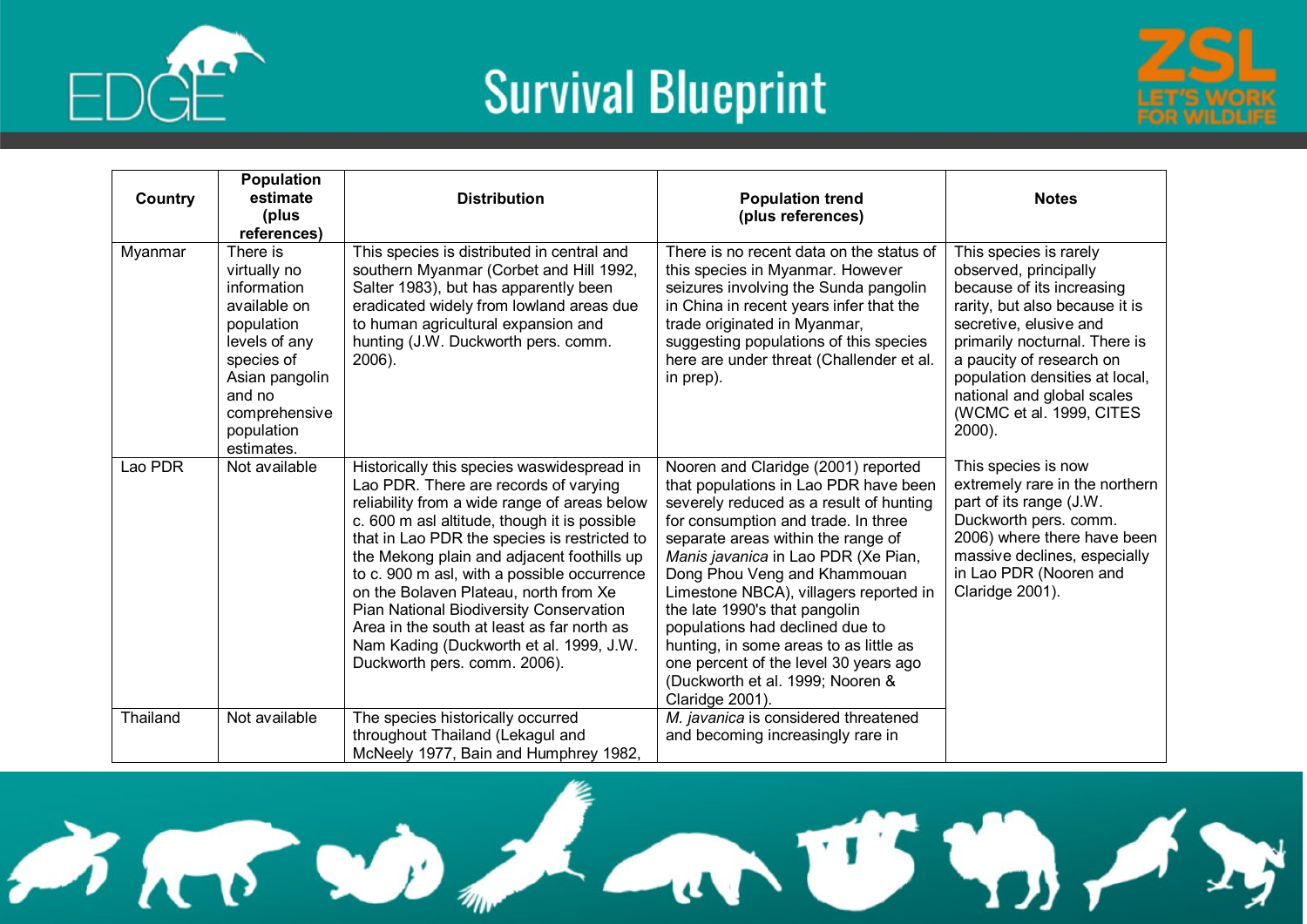





|          |               | WCMC et al. 1999), but has since been<br>lost from much of the lowland areas due to<br>human agricultural expansion and hunting<br>(J.W. Duckworth and R. Steinmitz pers.<br>comms. 2006). Camera trap data confirms<br>the presence of the species in Khao Yai<br>National Park (Lynam et al. 2006 in<br>Newton et al. 2008), south-eastern<br>Western Forest Complex (sWEFCOM),<br>and Khlong Nakha Wildlife Sanctuary (W.<br>Sodsai pers. Comms, 2018).                                                                                                                                                                                                                                                                                                                                                                                                                                                                                           | Thailand (Bain and Humphrey 1982,<br>Steinmitz pers. comm. 2006)                                                                                                                                                                                                                                                                                                                                                                                                                                                                                                                                                                                                                                                                                                                                                                                                                       |                                                                                         |
|----------|---------------|------------------------------------------------------------------------------------------------------------------------------------------------------------------------------------------------------------------------------------------------------------------------------------------------------------------------------------------------------------------------------------------------------------------------------------------------------------------------------------------------------------------------------------------------------------------------------------------------------------------------------------------------------------------------------------------------------------------------------------------------------------------------------------------------------------------------------------------------------------------------------------------------------------------------------------------------------|----------------------------------------------------------------------------------------------------------------------------------------------------------------------------------------------------------------------------------------------------------------------------------------------------------------------------------------------------------------------------------------------------------------------------------------------------------------------------------------------------------------------------------------------------------------------------------------------------------------------------------------------------------------------------------------------------------------------------------------------------------------------------------------------------------------------------------------------------------------------------------------|-----------------------------------------------------------------------------------------|
| Viet Nam | Not available | In Viet Nam, there are records which vary<br>in reliability throughout the central and<br>southern parts of the country. There are<br>older records from Kon Tum Province, Tay<br>Ninh Province and Quang Nam Province<br>(Bourret 1942). There are more recent<br>records (summarised by Newton 2007)<br>from: Ha Tinh Province (Timmins and<br>Cuong 1999); Kien Giang and Ca Mau<br>Provinces (in U Minh Thuong National<br>Park) (CARE 2004); Dong Nai, Bin Phuoc<br>and Lam Dong Provinces (Cat Tien<br>National Park) (Murphy and Phan 2001);<br>Quang Binh (Le et al. 1997b) and Dak Lak<br>(Le et al. 1997a). Recent research<br>suggests the species is present but rare in<br>central and southern Viet Nam (MacMillan<br>and Nguyen 2013, Nuwer and Bell 2013).<br>However, it is understood to be present in<br>Cat Tien National Park and recent<br>enforcement activity suggests the species<br>is still present in Dak Nong, Kon Tum, | In three areas of Viet Nam where<br>interviews were conducted (Khe Net<br>Protected Area, Ke Go Nature Reserve<br>and Song Thanh National Park), 95%<br>of hunters here believed pangolins<br>populations have declined severely,<br>which is a consequence of hunting<br>pressure (Newton et al. 2008). Hunters<br>reported that populations had<br>massively declined in the last few<br>decades, but particularly since about<br>1990, when the commercial trade in<br>pangolins began to escalate (Newton<br>2007). In all three areas, the species<br>was described as now being extremely<br>rare. The intense biodiversity survey<br>effort and extremely limited number of<br>confirmed records of pangolins<br>throughout Viet Nam's protected areas<br>adds weight to this observation (P.<br>Newton pers. comm. 2008). The rarity<br>of the species was highlighted in more | The species is listed as<br>Endangered in Viet Nam<br>(Viet Nam Red Data Book<br>2007), |

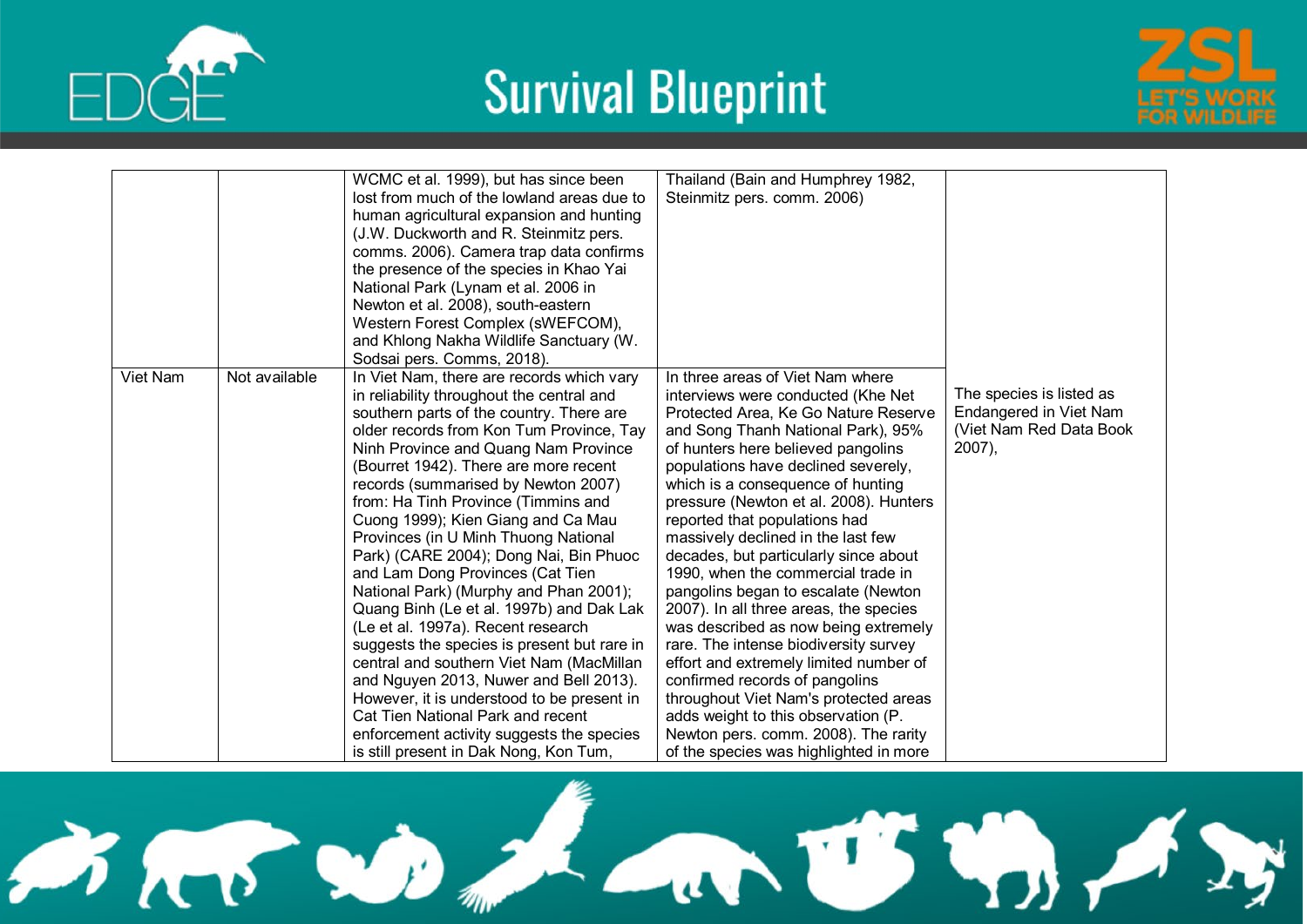





|                        |               | Quang Binh and Gia Lai provinces as well<br>as U Minh Thuong National Park (L.<br>Fletcher & A. Nguyen, pers. comms.<br>2013). Based on camera trap data it is also<br>present in U Minh Ha National Park<br>(Willcox et al. in prep.).                                                                                                                                                                                                                                                                                                                                                                                                          | recent research in U Minh Thuong<br>National Park (Nuwer and Bell 2013)<br>and Quang Nam Province (MacMillan<br>and Nguyen 2013).                                                                                                                                                                                                                                                                                                                                                                                                                                                           |                                              |
|------------------------|---------------|--------------------------------------------------------------------------------------------------------------------------------------------------------------------------------------------------------------------------------------------------------------------------------------------------------------------------------------------------------------------------------------------------------------------------------------------------------------------------------------------------------------------------------------------------------------------------------------------------------------------------------------------------|---------------------------------------------------------------------------------------------------------------------------------------------------------------------------------------------------------------------------------------------------------------------------------------------------------------------------------------------------------------------------------------------------------------------------------------------------------------------------------------------------------------------------------------------------------------------------------------------|----------------------------------------------|
| Cambodia               | Not available | In Cambodia, M. javanica has been<br>recorded as present from 150 m to 800 m<br>asl (A. Olsson pers. comm. 2012).<br>According to hunters in Cambodia, its<br>distribution is concentrated around water<br>bodies in the dry season, though in the wet<br>season it is present throughout deciduous<br>forest, lowland and mountainous<br>evergreen forest and secondary forest.<br>Although it is widely distributed in<br>Cambodia, hunters infer that it now only<br>occurs in low numbers.                                                                                                                                                   | This species is present in a number of<br>reserves in the Cardomom Mountains,<br>Cambodia (the Elephant mountains,<br><b>Central Cambodian Lowland Forests</b><br>(Prey Long), Eastern Plains<br>Landscape, Northern Plains and<br>Northeast Cambodia) but populations<br>are declining. Interviews with hunters<br>suggest the species is absent in some<br>of these areas, which is attributed to<br>hunting (A. Olsson pers. comm. 2013).                                                                                                                                                | Rare in Cambodia (2003).                     |
| Peninsular<br>Malaysia | Not available | The species is widely distributed<br>geographically in Peninsular Malaysia,<br>primarily in forest, but also in gardens and<br>plantations, including oil palm and rubber<br>plantations (Medway 1977; Numata et al.<br>2005). It is also found on the island in<br>Penang. Numata et al. (2005) and Ickes<br>and Thomas (2003) note its presence in oil<br>palm and regenerating lowland dipterocarp<br>forest in and around Pasoh Forest<br>Reserve where it was previously<br>considered common. Manis javanica<br>remains present within oil palm plantations<br>in Selangor and Negri Sembilan,<br>Peninsular Malaysia, based on interviews | This species is present in Peninsular<br>Malaysia, where it has previously been<br>described as common in some areas.<br>at least up until 1999 (Ickes and<br>Thomas 2003). Azhar et al. (2013)<br>report its presence in oil palm<br>plantations in Selangor and Negri<br>Sembilan though it is subject to very<br>heavy hunting pressure there.<br>According to Numata et al. (2005) the<br>species is present in Pasoh Forest<br>Reserve. Based on recent camera trap<br>data, the species is also present in the<br>Kenyir Wildlife Corridor (D.W.S.<br>Challender, pers. comms. 2013). | Vulnerable in Peninsular<br>Malaysia (2012). |

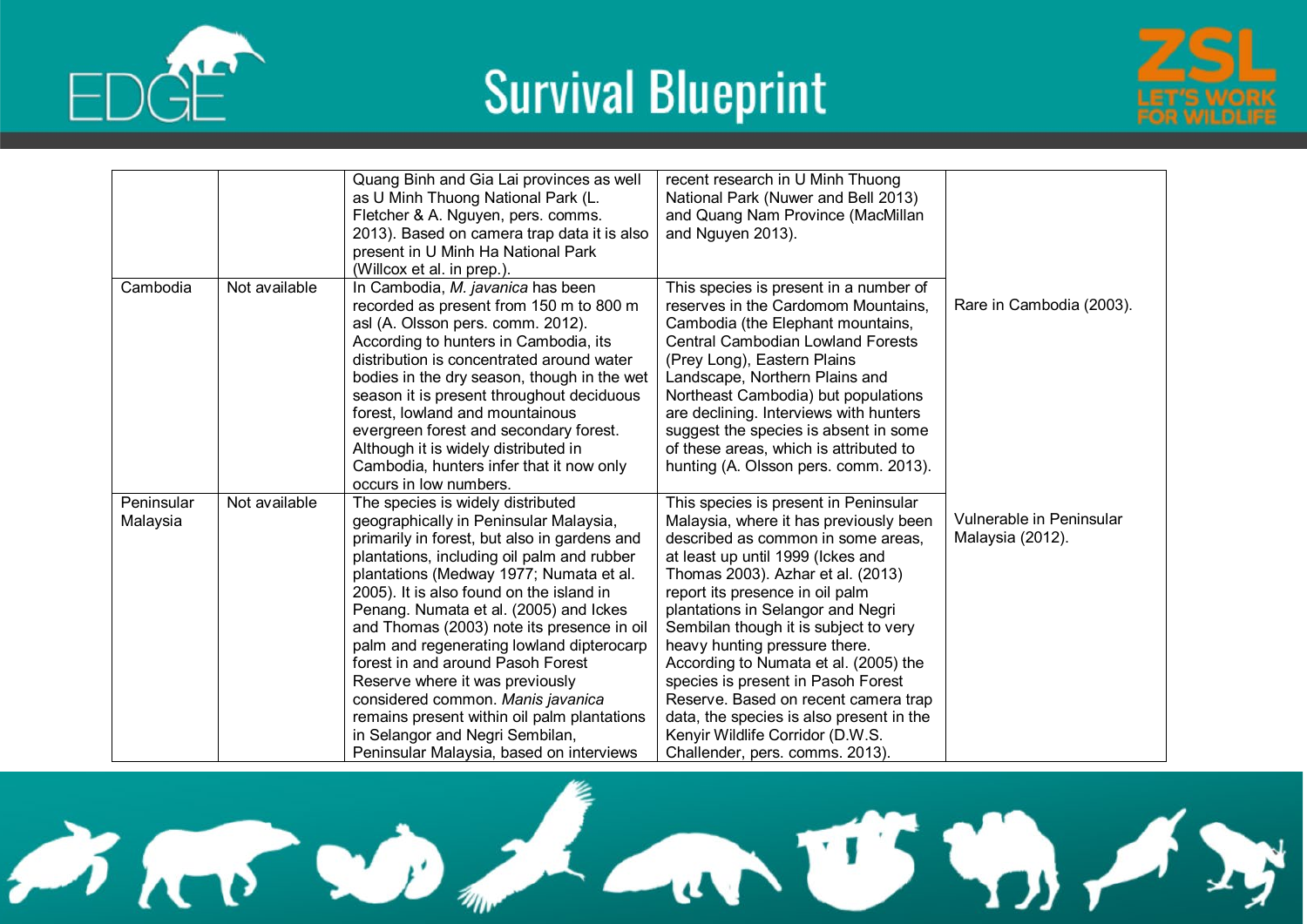





|               |               | with plantation workers (Azhar et al. 2013).<br>However, Azhar et al. (2013) report that in<br>areas where interviews have been<br>conducted it is in decline from hunting for<br>trade.                                                                                                                                                                                                                                                                                                                                                                                                                                                                                                                                                                                                                                                                                                                                                                                                                                                                                                                                                                                                   | However, interviews with hunters and<br>villagers in 2007 and 2011 indicate<br>populations in Peninsular Malaysia are<br>decreasing as a result of hunting<br>pressure for trade (D.W.S. Challender<br>pers. comm. 2013).                                                                                                                                                                                                                                                                                                                                                                                                                                         |  |
|---------------|---------------|--------------------------------------------------------------------------------------------------------------------------------------------------------------------------------------------------------------------------------------------------------------------------------------------------------------------------------------------------------------------------------------------------------------------------------------------------------------------------------------------------------------------------------------------------------------------------------------------------------------------------------------------------------------------------------------------------------------------------------------------------------------------------------------------------------------------------------------------------------------------------------------------------------------------------------------------------------------------------------------------------------------------------------------------------------------------------------------------------------------------------------------------------------------------------------------------|-------------------------------------------------------------------------------------------------------------------------------------------------------------------------------------------------------------------------------------------------------------------------------------------------------------------------------------------------------------------------------------------------------------------------------------------------------------------------------------------------------------------------------------------------------------------------------------------------------------------------------------------------------------------|--|
| <b>Borneo</b> | Not available | This species is widely distributed in<br>Borneo, from sea level to 1,700 m asl on<br>Mount Kinabalu in Sabah (Payne et al.<br>1985). It has been recorded in mixed<br>dipterocarp forest, riverine forest (Azlan<br>and Engkamat 2013) as well as remnant<br>forests (Giman et al. 2007). It is rarely<br>seen in Sabah, especially compared to ten<br>years ago (Panjang, E. pers. comms.<br>2013), although it is evidently widely<br>distributed, being known by local people<br>throughout the state (Davies and Payne<br>1982). The species is reportedly still found<br>in Kebun Cina Forest Reserve (Sabah;<br>Damit 2009) while data from Sabah<br>Wildlife Department suggest the species is<br>mainly distributed in central Sabah (E.<br>Panjang pers. comm. 2013). Surveys<br>conducted in 2005 report the presence of<br>the species at Bintulu, Sarawak (Wilson et<br>al. 2006) though it appears to be absent<br>from the extensive peat swamp forests in<br>this state (CITES 2000). The species is<br>presumably present in Brunei, which was<br>reported by Medway (1977), and which is<br>supported by the rescue of a small number<br>of individuals here in 2013. The | In Sabah, Manis javanica has<br>previously been considered relatively<br>common (Han and Giman pers.<br>comms. 2008 assessment), and<br>though there is little recent data on the<br>species' status here, populations are<br>under pressure from collection for both<br>local use and international trade, which<br>seems to have intensified in recent<br>years based on available evidence,<br>and which could well be having a<br>detrimental impact on population levels<br>(Pantel and Anak 2010). For example,<br>Pantel and Anak (2010) report that<br>>22,000 pangolins were collected for<br>trade in an 18-month period here<br>between 2007 and 2009. |  |

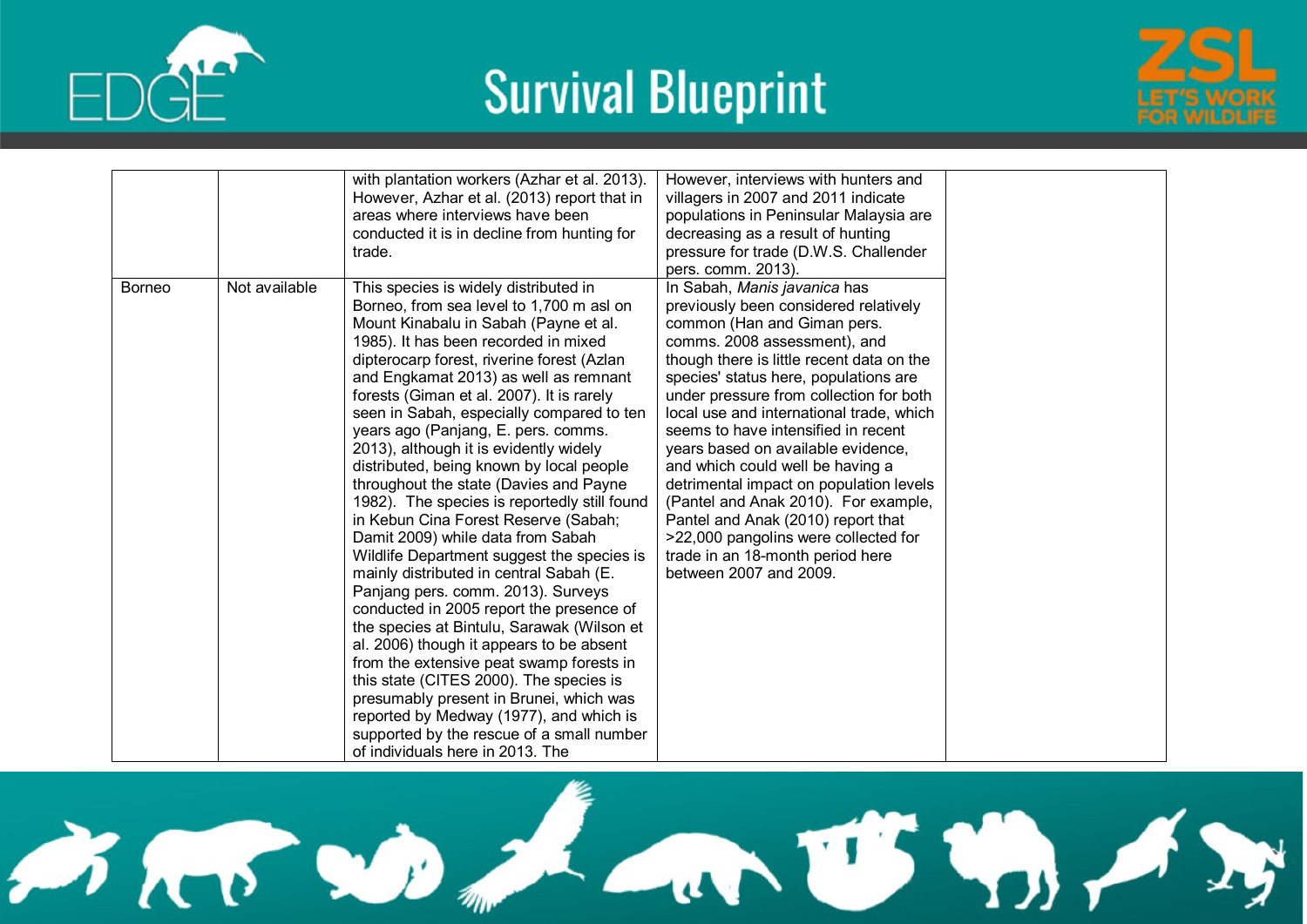





|                                      |               | abundance of this species is understood to<br>be low in the peat-swamp forests of east<br>and central Kalimantan (Indonesian<br>Borneo; S. Cheyne pers. comm. 2012) but<br>otherwise has a widespread distribution in<br>Indonesia on Sumatra, Java, Borneo, Kiau<br>and Lingga archipelago, Bangka and<br>Belitung, Nias and Pagi islands, Bali and<br>adjacent islands (Corbet and Hill 1992). | The populations appear                                                                                                                                                                                                                                                                                                                                    |
|--------------------------------------|---------------|--------------------------------------------------------------------------------------------------------------------------------------------------------------------------------------------------------------------------------------------------------------------------------------------------------------------------------------------------------------------------------------------------|-----------------------------------------------------------------------------------------------------------------------------------------------------------------------------------------------------------------------------------------------------------------------------------------------------------------------------------------------------------|
| Singapore<br>and adjacent<br>islands | Not available | The species is still found in the wild in<br>Singapore and adjacent islands, including<br>Pulau Tekong, and potentially Pulau Ubin<br>(CITES 2000, Lim and Ng 2007).                                                                                                                                                                                                                             | stable in Singapore (B. Lee<br>pers. comm. 2013). Here,<br>Lim and Ng (2007) estimated<br>the range size of one<br>individual, but made no<br>estimate of total population<br>size or density. Recent<br>revision of the national Red<br>List assessment in Singapore<br>lists the species as Critically<br>Endangered (Singapore Red<br>Data Book 2008). |

#### **1.2.2 Local distribution:** *This information is based on studies on the Sunda pangolin in Thailand.*

| Country  | <b>Region / province</b>                                                                                                                | <b>Site</b>               | оf<br>Level          | <b>Population</b> | <b>Reference(s)</b>                                     | <b>Notes</b>                                                                                                                                     |
|----------|-----------------------------------------------------------------------------------------------------------------------------------------|---------------------------|----------------------|-------------------|---------------------------------------------------------|--------------------------------------------------------------------------------------------------------------------------------------------------|
|          |                                                                                                                                         |                           | <b>Protection</b>    | size              |                                                         |                                                                                                                                                  |
| Thailand | The southern end of the<br>Thanon Thong Chai<br>Mountain Range in<br>Lamphun, Tak, and<br>Chiang Mai Provinces in<br>northern Thailand. | Mae Ping National<br>Park | <b>National Park</b> | Unknown           | Local news:<br>https://www.sanook.co<br>m/news/1173443/ | Many research studies with<br>camera traps and local news<br>in Thailand still confirm the<br>presence of the species in<br>many protected areas |

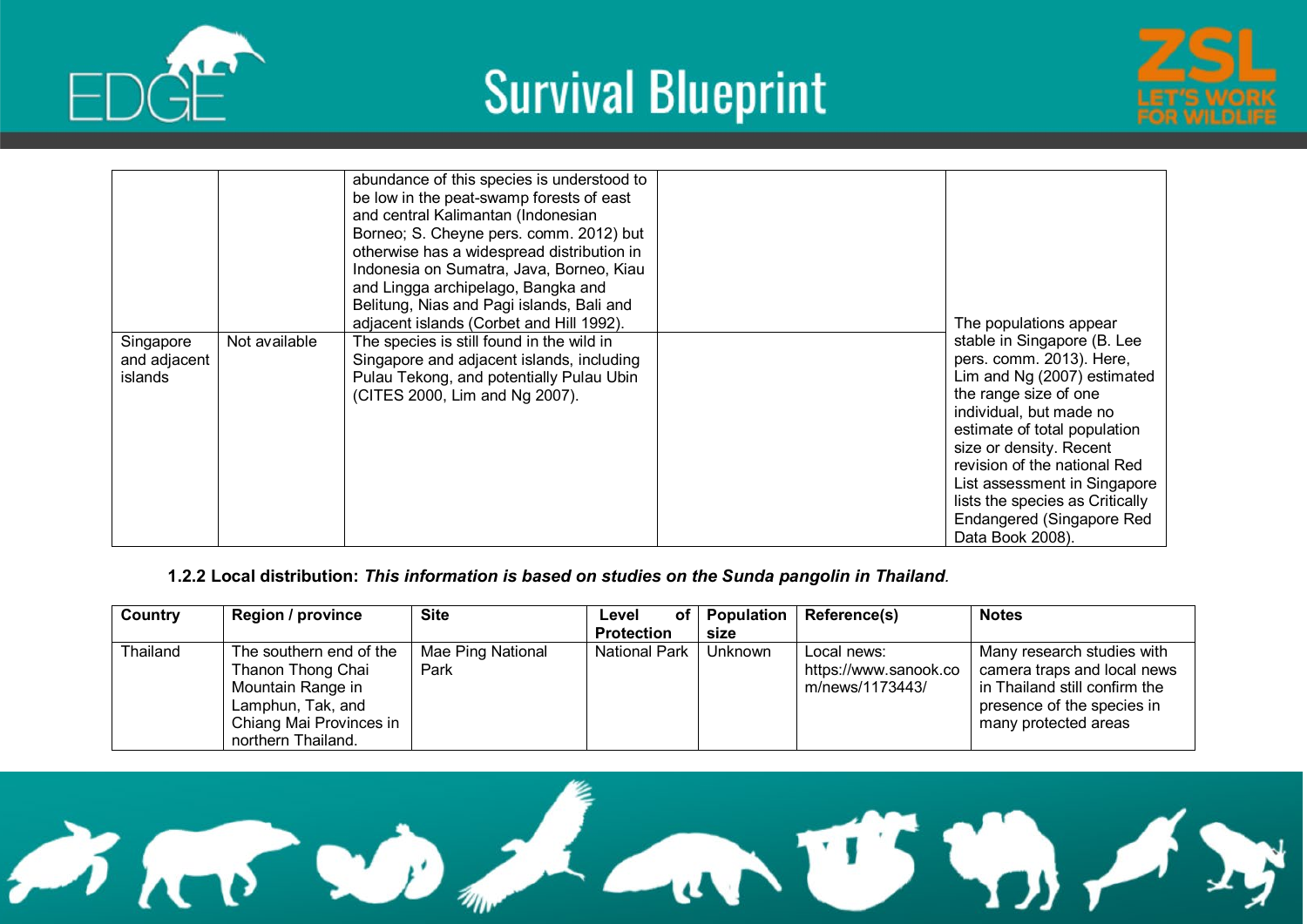





| <b>Thailand</b> | Uthai Thani and Tak<br>Provinces. The park,<br>along with the Thungyai<br>Naresuan Wildlife<br>Sanctuary, is declared a<br>World Heritage Site by<br>UNESCO, and is part of<br>the Thailand's Western<br><b>Forest Complex</b><br>(WEFCOM) | Huai Kha Khaeng<br><b>Wildlife Sanctuary</b>                                                                                                                                                                                                        | Wildlife<br>Sanctuary /<br>World<br>Heritage Site | Unknown        | Local news:<br>"เสือโคร่งไทยถูกยิงตายใน<br>ประเทศพม่า" by WCS<br>Thailand, 2017.    | throughout Thailand (W.<br>Sodsai pers. Comms, 2018). |
|-----------------|--------------------------------------------------------------------------------------------------------------------------------------------------------------------------------------------------------------------------------------------|-----------------------------------------------------------------------------------------------------------------------------------------------------------------------------------------------------------------------------------------------------|---------------------------------------------------|----------------|-------------------------------------------------------------------------------------|-------------------------------------------------------|
| <b>Thailand</b> | Southeastern Western<br><b>Forest Complex</b><br>(sWEFCOM) in the west<br>of Thailand, in<br>Kanchanaburi Province.                                                                                                                        | Southeastern Western<br><b>Forest Complex</b><br>(sWEFCOM) including<br>Salakpra Wildlife<br>Sanctuary, Srinakharin<br>National Park,<br>Chareomrattanakhosin<br>National Park, Erawan<br>National Park, and<br><b>Srisawat No Hunting</b><br>Zone. | <b>National Park</b><br>/ Wildlife<br>Sanctuary   | <b>Unknown</b> | Research: Pangolin<br><b>Conservation Project</b><br>by ZSL Thailand,<br>2016-2017. |                                                       |
| Thailand        | The park is in Ranong<br>Province, part of the<br>Khlong Saeng-Khao Sok<br>Forest Complex in the<br>south of Thailand.                                                                                                                     | Khlong Nakha Wildlife<br>Sanctuary                                                                                                                                                                                                                  | Wildlife<br>sanctuary                             | Unknown        | Research: Pangolin<br><b>Conservation Project</b><br>by ZSL Thailand,<br>2016-2017. |                                                       |
| Thailand        | The park lies on the<br>Sankamphaeng<br>Mountain Range in<br>eastern Thailand and<br>covers Nakhon<br>Ratchasima, Saraburi,                                                                                                                | Khao Yai National<br>Park                                                                                                                                                                                                                           | <b>National Park</b><br>/ World<br>Heritage Site  | Unknown        | (Lynam et al. 2006 in<br>Newton et al. 2008)                                        |                                                       |

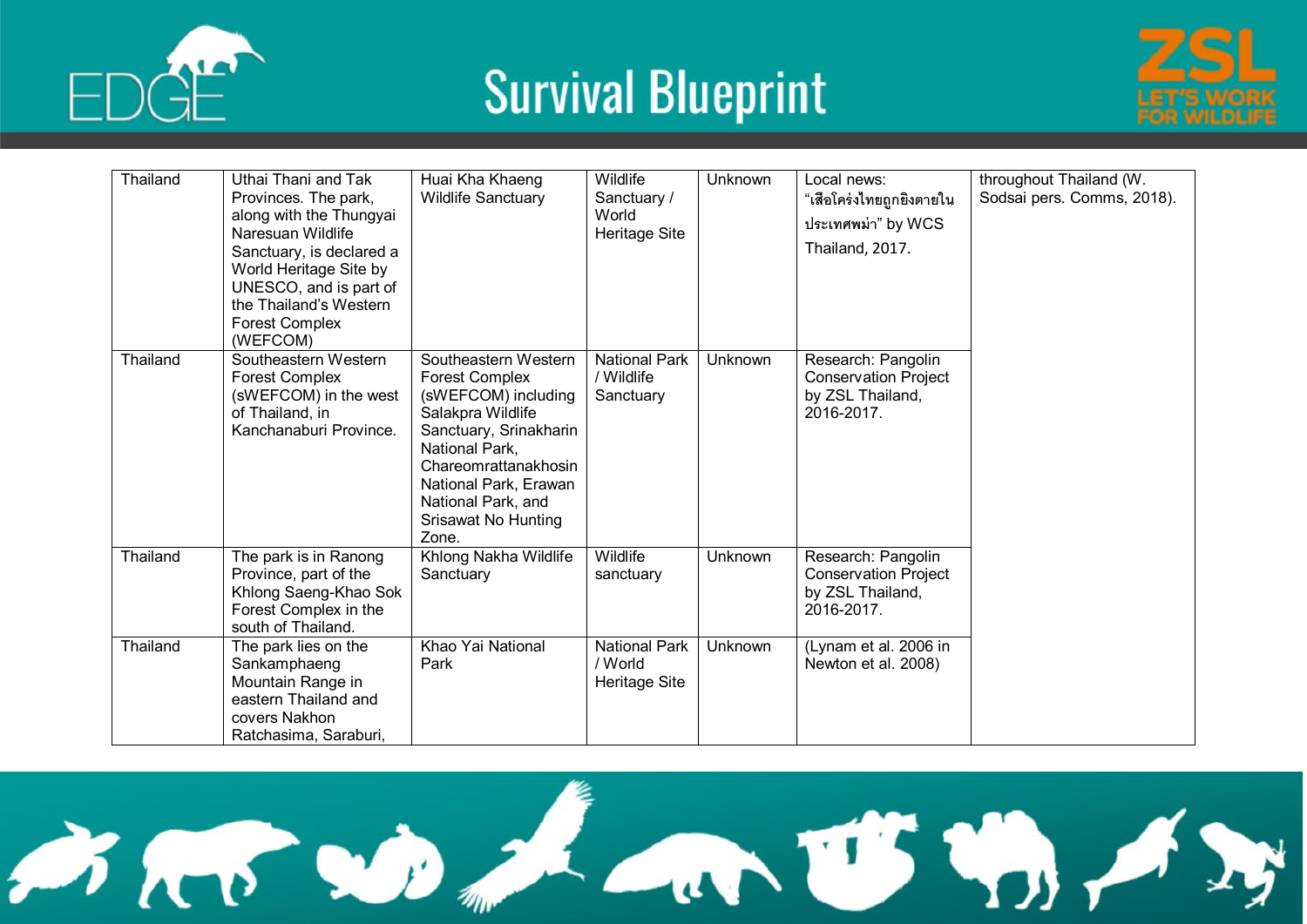





|          | Prachinburi, and Nakhon<br>Nayok Provinces.                                                                              |                                       |                              |                |                                                                                                                                                                                          |
|----------|--------------------------------------------------------------------------------------------------------------------------|---------------------------------------|------------------------------|----------------|------------------------------------------------------------------------------------------------------------------------------------------------------------------------------------------|
| Thailand | Phetchaburi and<br>Prachuap Khiri Khan<br>Provinces in the south of<br>Thailand.                                         | Kaeng Krachan<br><b>National Park</b> | <b>National Park</b>         | <b>Unknown</b> | Local news: Sunda<br>Pangolin by Wildlife &<br>National Parks of<br>Thailand, 2015;<br>https://wildlifethailand.<br>com/blog-<br>posts/mammals/268-<br>sunda-pangolin-manis-<br>javanica |
| Thailand | The park is situated at<br>the Thailand-Malaysia<br>border in southern<br>Thailand, in Yala and<br>Narathiwat Provinces. | Hala-bala Wildlife<br>Sanctuary       | <b>Wildlife</b><br>Sanctuary | <b>Unknown</b> | Local news: "รวบ 2<br>หนุ่มคาป่าฮาลา-บาลา<br>ลอบจับตัวนิ่มขนาดใหญ่<br>ไปขายโลละพัน" by<br>Thairath, a daily<br>newspaper, in April<br>2017.                                              |

**1.3 Protection status:** The Sunda pangolin is currently considered as critically endangered species on the IUCN Red List (Challender et al. 2014). In 2017, the species was listed by CITES in its Appendix I. Also the Sunda pangolin has full legal protection in Thailand under the Wild Animal Reservation and Protection Act, B.E. 2535.

**1.4 Habitat and resource assessment:** This species is found in primary and secondary forest, including lowland dipterocarp forest, and cultivated areas including gardens and oil palm and rubber plantations and near other human settlements (Azhar et al. 2013, Nowak 1999). Hunters interviewed in Viet Nam reported that the species is found in a variety of habitats, though areas with primary forest support more pangolins, probably because they contain older, larger trees with hollows suitable for sleeping and for use as den sites (P. Newton pers. comm. 2008) and have lower levels of human activity. However, the population in Singapore is in very low quality forest in which they have been able to

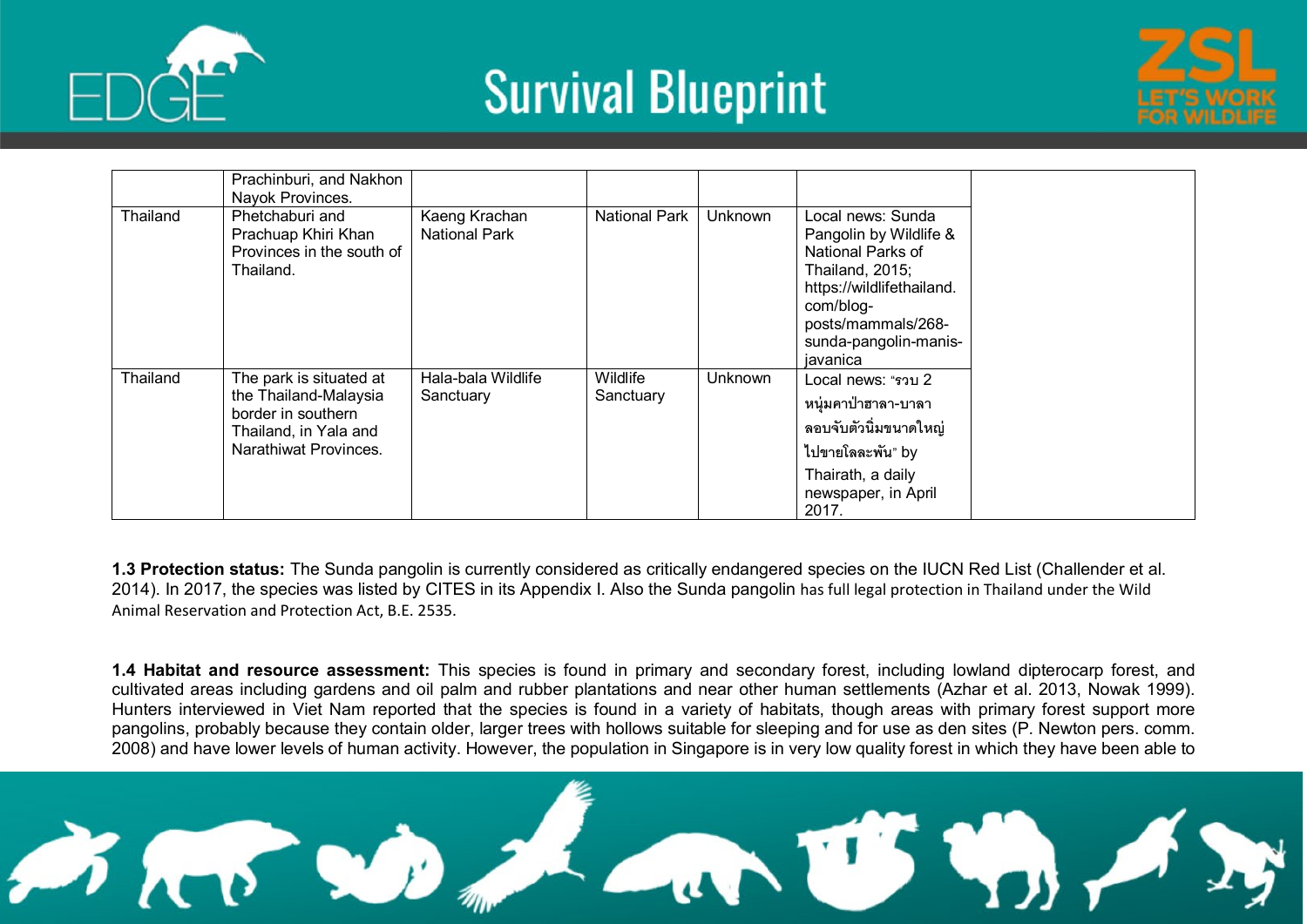



survive for decades without an obvious decline (J.W. Duckworth pers. comm. 2006). Therefore further research is required to determine habitat utilization and the ability of this species to persist outside primary forest.

**1.5 Biology and ecology:** As with other pangolins, this species is primarily nocturnal, solitary and a specialized feeder on ants and termites. Inference from other species indicates that one young is born at a time, after a gestation period of a minimum of 130 days. Hunters in Viet Nam have consistently reported that *Manis javanica* is a more arboreal species than *Manis pentadactyla*, and that they are adept climbers with prehensile tails. They often climb to access ants nests in trees. They sleep in hollows either in or at the base of trees, but have also been known to dig burrows in soil. Lim and Ng (2007) recorded the activity budget of a radio-tracked individual with the following results: maternal care followed the birth of a single offspring for approximately three to four months - Challenger et al. (2011) witnessed behaviour in captivity concurring with this. Three natal dens were used, all associated with hollows in large trees (50 cm DBH) and home-range size was estimated as being 6.97 ha. Daily activity was 127 ± 13.1 minutes, with peak activity between 03hr00 and 06hr00.

**1.6 Threat analysis:** *This information is based on studies on the Sunda pangolin in Thailand.* Historically, the Sunda Pangolins are consumed for subsistence, and used in traditional medicine by locals residing around the species' habitat. According to questionnaire distribution carried out in 2017 by ZSL-Thailand's pangolin conservation project, Sunda pangolins were eaten in rural areas as bushmeat and were widely available in local markets. Also, their scales were used as jewellery to protect against diseases in children in some parts of Thailand in the past (W. Sodsai pers. comm. 2017). Now, due to its high value in the illegal wildlife trade (Challender et al. 2015) resulting from a significant rise in international demand for pangolin meat and scales, many of the locals have opted to sell the Sunda Pangolins instead (MacMillan & Quoc Anh Nguyen 2013; Nuwer & Bell 2013). The demand is particularly strong in China and Vietnam, where the meat is consumed as a luxury dish and the scales are used in traditional medicine (Challender et al. 2015; Shairp et al. 2016; Xu et al. 2016). As demand increases and the species becomes rarer, its price is expected to grow even higher (Drury 2011). Therefore, direct hunting is not the only activity that pose a serious threat to the species, but other activities like non-timber forest product (NTFP) collection and free cattle ranging around PAs' boundaries also pose a major threat to pangolins because whenever people encounter pangolins (quite easy to do so when they are with domestic dogs), they will likely attempt to capture and sell them.

Although habitat destruction is not likely to be a direct threat to Sunda Pangolins since they are quite resilient to high levels of human-induced habitat change in a wide variety of habitats, including grasslands, peatswamp forest, primary and secondary forests, palm oil plantations, and urban areas (Payne et al. 1985; Lim 2007; Lim and Ng 2008; Azhar et al. 2013; Wearn 2015; Fletcher 2016; Willcox et al. 2017), forest degradation for the expansion of roads and commercial concessions (e.g. mining, hydro-power dams, logging, plantations) eventually make the pangolins more susceptible to hunting activities. With my personal experiences working on this species in the south of Thailand, pangolins are

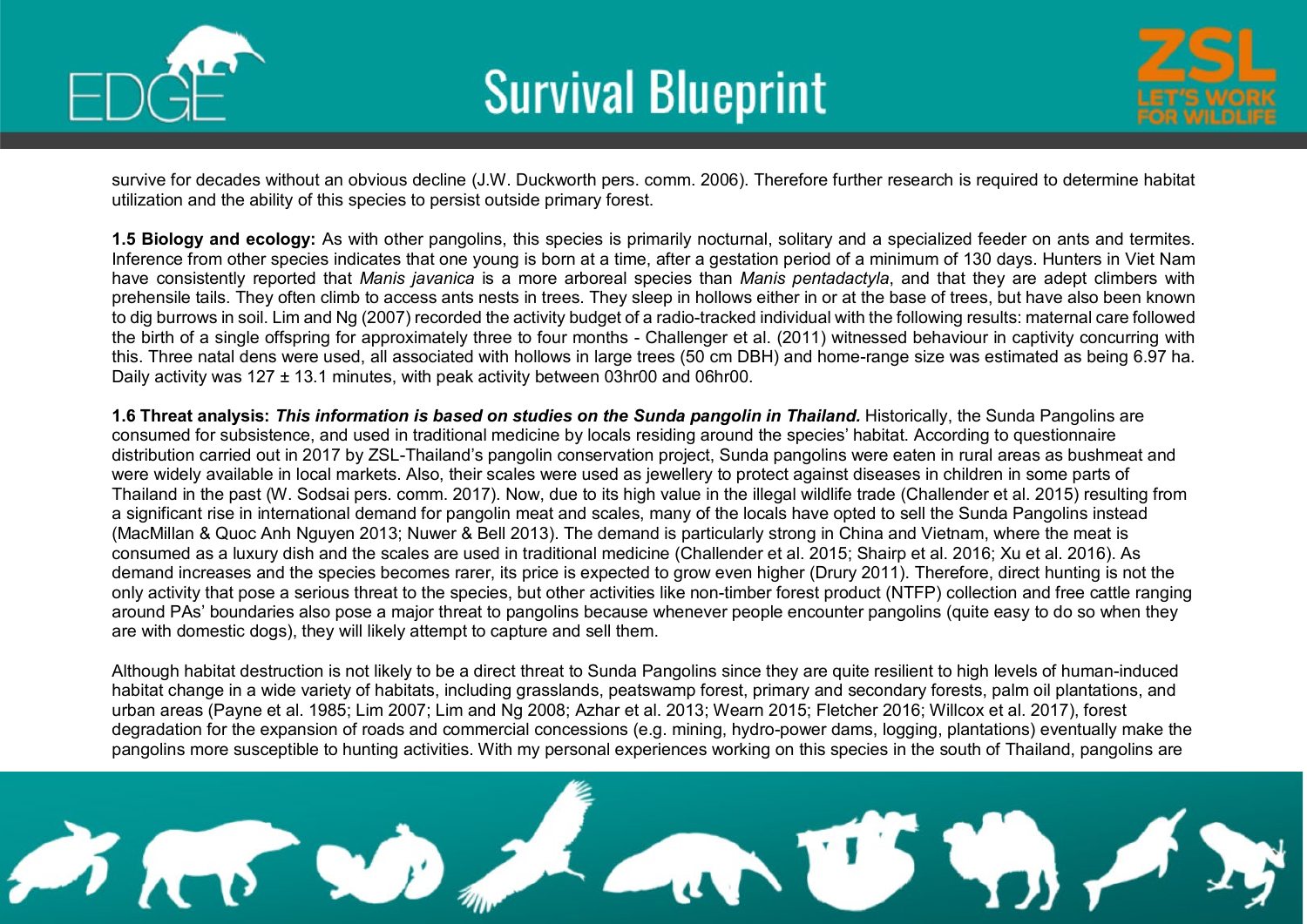



frequently caught in rubber plantations, especially in the ones that are adjoined PAs' boundaries. Rubber collection activities are conducted during the night which is the active time of the predominantly nocturnal Sunda pangolins (e.g. Lim 2007).

Sunda pangolin has full legal protection in Thailand, but unfortunately with relatively low enforcement attention for small- and medium-sized wildlife hunting in rural villages, pangolin poaching and smuggling are likely to continue. This potentially makes Thailand still the source and transit country for pangolin trade.

#### **1.7 Stakeholder analysis:** *This information is based on studies on the Sunda pangolin in Thailand.*

| Country                     | <b>Stakeholder</b>                                                                | <b>Interest</b> | <b>Current activities</b>                                                                                                    | <b>Impact</b><br>(positive,<br>negative or<br>both) | Intensity of<br>impact<br>(low, medium,<br>high or critical) | <b>Proposed activities</b>                                     |
|-----------------------------|-----------------------------------------------------------------------------------|-----------------|------------------------------------------------------------------------------------------------------------------------------|-----------------------------------------------------|--------------------------------------------------------------|----------------------------------------------------------------|
| International               | SOS (SAVE OUR<br>SPECIES)                                                         | Conservation    | <b>Funders</b>                                                                                                               | $\div$                                              | Critical                                                     | Financial support to<br>protect the species<br>from extinction |
| International               | <b>Fondation Segre'</b>                                                           | Conservation    | <b>Funders</b>                                                                                                               | $\ddot{}$                                           | Critical                                                     | Financial support to<br>protect the species<br>from extinction |
| International               | <b>The United States</b><br><b>Fish and Wildlife</b><br>Service (USFWS or<br>FWS) | Conservation    | <b>Funders</b>                                                                                                               | $\ddot{}$                                           | Critical                                                     | Financial support to<br>protect the species<br>from extinction |
| International<br><b>NGO</b> | Zoology Society of<br>London (ZSL)                                                | Conservation    | Partners                                                                                                                     | $\ddot{}$                                           | Critical                                                     | Funding and advising<br>the project                            |
| <b>Thailand</b>             | Zoology Society of<br>London, Thailand<br>Programme (ZSL-<br>Thailand)            | Conservation    | Practitioners (monitoring<br>population, strengthening<br>law enforcement, and<br>community engagement<br>in two study sites | $+$                                                 | Critical                                                     | To project the<br>species in research<br>sites                 |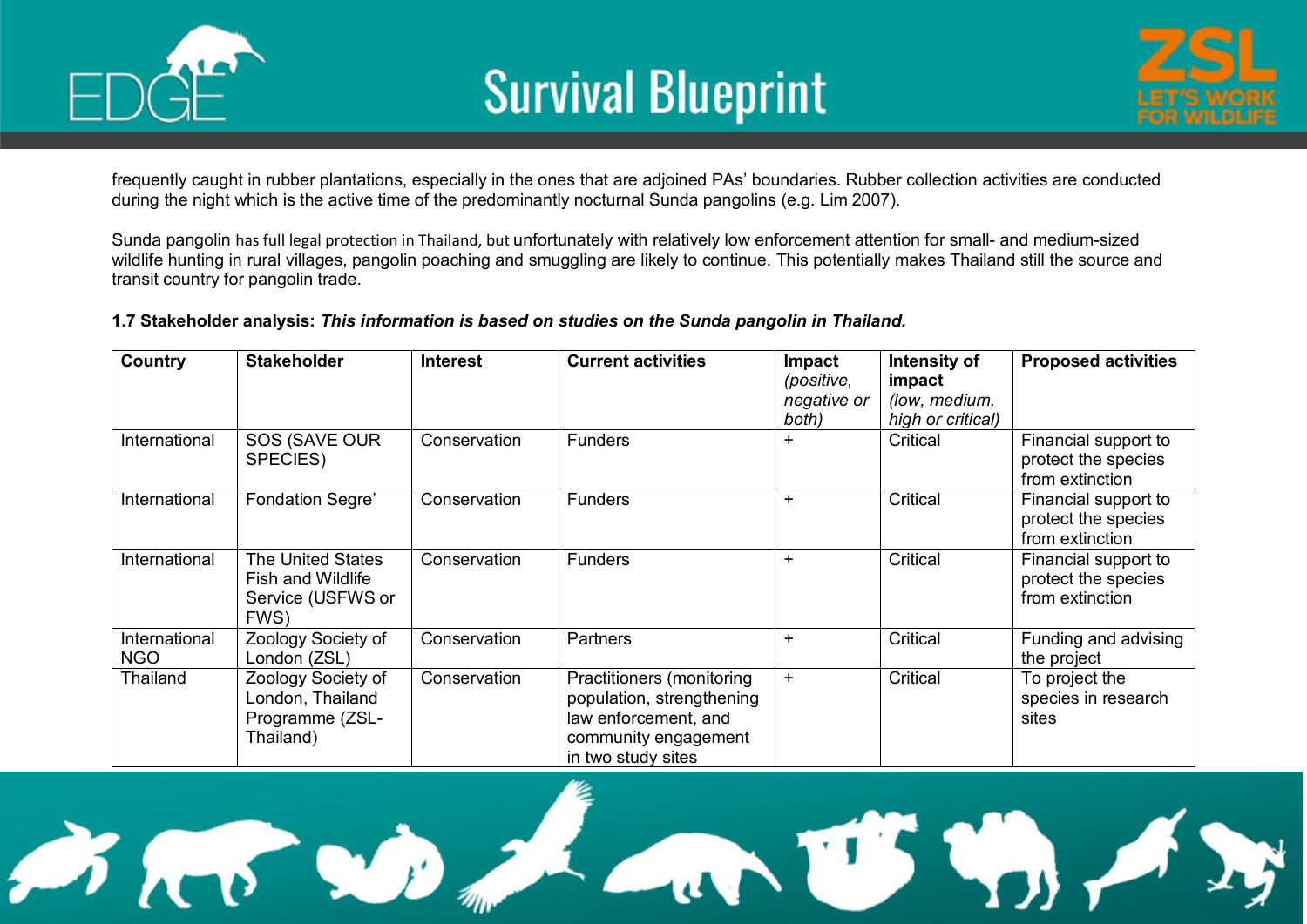





|                 |                                                                                     |                            | (sWEFCOM and Khlong<br>Nakha Wildlife Sanctuary)<br>in Thailand)                                                                             |           |          |                                                                                                                            |
|-----------------|-------------------------------------------------------------------------------------|----------------------------|----------------------------------------------------------------------------------------------------------------------------------------------|-----------|----------|----------------------------------------------------------------------------------------------------------------------------|
| <b>Thailand</b> | Department of<br>National Parks,<br><b>Wildlife and Plant</b><br>Conservation (DNP) | Government                 | PA Managers                                                                                                                                  | $\ddot{}$ | Critical | Permission to work in<br>protected areas                                                                                   |
| <b>Thailand</b> | <b>National Research</b><br><b>Council of Thailand</b>                              | Government                 | Administrators                                                                                                                               | $+$       | Low      | Permission to<br>support international<br>researchers working<br>in Thailand                                               |
| Thailand        | <b>Kasetsart University</b>                                                         | Research &<br>conservation | <b>Partners</b>                                                                                                                              | $+$       | High     | Serve as project<br>adviser and to<br>provide student<br>volunteers for field<br>surveys                                   |
| <b>Thailand</b> | <b>Mahidol University</b><br>(Livestock and<br>Wildlife Hospital)                   | Research &<br>conservation | A captive centre for<br>confiscated population                                                                                               | $\ddot{}$ | High     | Captive husbandry<br>for confiscated<br>population of Sunda<br>pangolin including<br>recovery and release<br>in some cases |
| Thailand        | Communities<br>surrounding the PAs                                                  | Commercial                 | Agriculture, rubber & palm<br>oil plantation, illegal<br>logging, wildlife poaching,<br>non-timber forest product<br>collecting and tourism. |           | Critical | Making income for a<br>living                                                                                              |

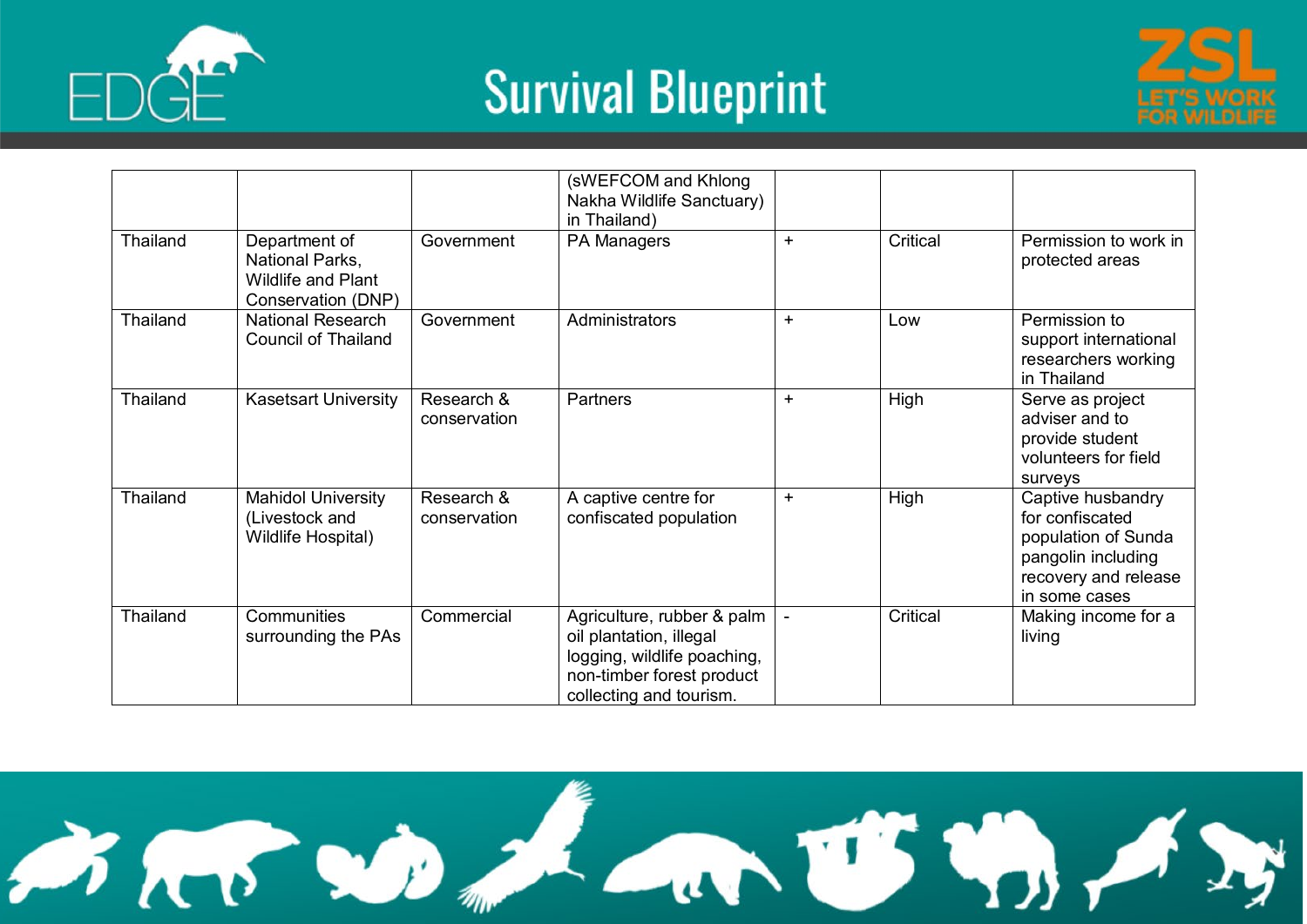



**1.8 Context and background information that will affect the success of any conservation action for this species:** *This information is based on studies on the Sunda pangolin in Thailand.*

|                              | <b>Description</b>                                                                                                                                                                                                                                                                                                                                                                                                                                                  | <b>Threats</b>                                                                                                                                                                                                                                                                                                                                                                                                    | <b>Opportunities</b>                                                                                                                                                                                                                                          |
|------------------------------|---------------------------------------------------------------------------------------------------------------------------------------------------------------------------------------------------------------------------------------------------------------------------------------------------------------------------------------------------------------------------------------------------------------------------------------------------------------------|-------------------------------------------------------------------------------------------------------------------------------------------------------------------------------------------------------------------------------------------------------------------------------------------------------------------------------------------------------------------------------------------------------------------|---------------------------------------------------------------------------------------------------------------------------------------------------------------------------------------------------------------------------------------------------------------|
| Socio-cultural effects       | Throughout history this species,<br>like other wild animals, is<br>domestically consumed as<br>bushmeat, and its scales are<br>used in traditional medicines. The<br>trend changed when the species<br>became very high value because<br>of a high demand from China and<br>Vietnam. According to local<br>interviews by ZSL-Thailand,<br>pangolins have been excessively<br>hunted since the last decade to<br>supply the illegal international<br>wildlife trade. | Most of the PAs in Thailand are<br>surrounded by communities<br>which makes forests easily<br>accessible for hunters.                                                                                                                                                                                                                                                                                             | The Sunda pangolin is a<br>nocturnal and elusive mammal.<br>From local interviews, pangolins<br>are very hard to find without<br>hunting dogs. Therefore,<br>targeting the use of hunting dogs<br>offers an opportunity for effective<br>conservation action. |
| <b>Economic implications</b> | Most of the communities are<br>agriculturists with low income.<br>Locals still rely on forests as food<br>sources. Non-timber forest<br>products like mushrooms,<br>bamboo shoots, fire wood, etc.<br>are widely collected. The relative<br>value of one pangolin is very<br>high.                                                                                                                                                                                  | Although non-timber forest<br>product gathering inside any PAs<br>is illegal by law, many<br>communities are originally settled<br>inside the parks before they were<br>established, which makes<br>restricting their activity very<br>challenging. Whenever people<br>encounter pangolins, they will<br>likely attempt to capture and sell<br>them because of their high value<br>in the illegal wildlife trade. | Many research studies using<br>camera traps show that pangolins<br>are still present in some PAs that<br>are well-protected, like in World<br>Heritage Sites or in habitats with<br>tough terrains.                                                           |

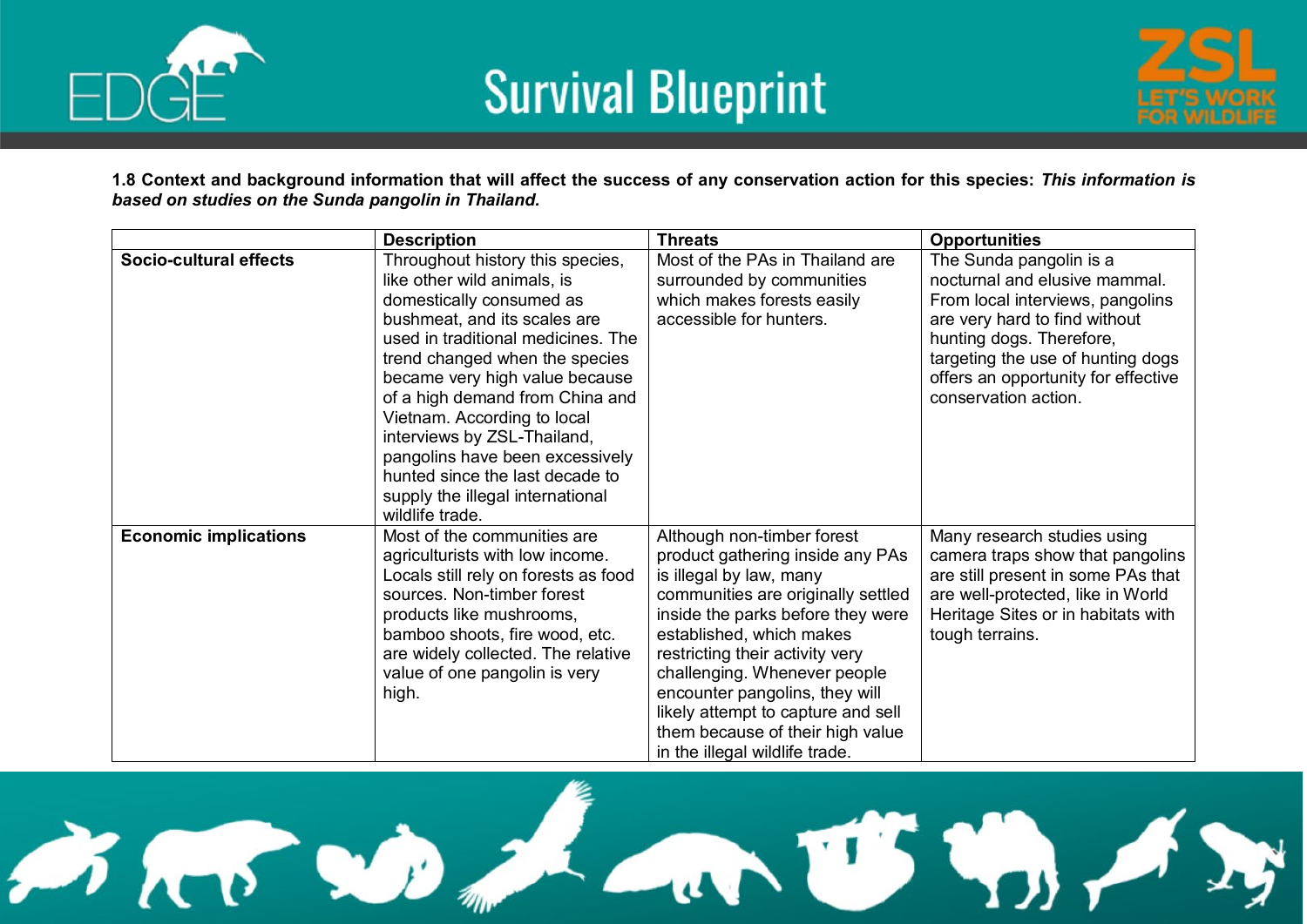





| <b>Existing conservation</b><br>measures | Currently, ZSL-Thailand is the<br>only international NGO to study<br>the wild population of Sunda<br>pangolins to determine the<br>population status in the study<br>areas. This is being done through<br>the development of an effective<br>surveying methodology, collection<br>of baseline data to inform patrol-<br>based monitoring, improvement<br>of law enforcement efficiency,<br>and engagement of local<br>communities in the protection of<br>the species. | Populations are very difficult to<br>estimate due to the species'<br>ecology.<br>The project needs continuous<br>support from donors since it is a<br>long term study.<br>Although the species is protected<br>under the law, the very high price<br>of pangolins can be considered<br>as a main factor for poaching<br>activities, especially since locals<br>are low income. | The species' assessment for the<br><b>IUCN Red List of Threatened</b><br>Species for 2018 is being<br>developed by IUCN SSC<br>Pangolin Specialist Group.<br>Sunda Pangolin (Manis javanica)<br>monitoring protocol is being<br>developed by ZSL. |
|------------------------------------------|------------------------------------------------------------------------------------------------------------------------------------------------------------------------------------------------------------------------------------------------------------------------------------------------------------------------------------------------------------------------------------------------------------------------------------------------------------------------|--------------------------------------------------------------------------------------------------------------------------------------------------------------------------------------------------------------------------------------------------------------------------------------------------------------------------------------------------------------------------------|---------------------------------------------------------------------------------------------------------------------------------------------------------------------------------------------------------------------------------------------------|
| Administrative/political set-up          | The management of natural<br>resources by government is not<br>effective.                                                                                                                                                                                                                                                                                                                                                                                              | The value of pangolins is often<br>higher than its fine since<br>penalties are very small. Law<br>enforcement is weak. Corruption<br>is widespread and ongoing.                                                                                                                                                                                                                | ZSL-Thailand has a plan to<br>arrange a stakeholder workshop<br>with Department of National<br>Parks, Wildlife and Plant<br>Conservation (DNP) to discuss<br>Sunda pangolin conservation in<br>Thailand.                                          |
| Local expertise and interest             | Pangolins provide a significant<br>extra income. In many<br>communities that hunt pangolins,<br>conservation activities potentially<br>bring a conflict between locals<br>and conservationists.                                                                                                                                                                                                                                                                        | Despite pangolins becoming rare<br>and more difficult to find, some<br>poachers still hunt pangolins for a<br>living.                                                                                                                                                                                                                                                          | There is optimism that school<br>students are likely to enjoy<br>awareness raising activities on<br>pangolin conservation.                                                                                                                        |
| <b>Cultural attitudes</b>                | Some local people believe that<br>pangolin meat and scales contain<br>many medicinal properties.                                                                                                                                                                                                                                                                                                                                                                       | The species is consumed both<br>domestically and internationally.                                                                                                                                                                                                                                                                                                              |                                                                                                                                                                                                                                                   |

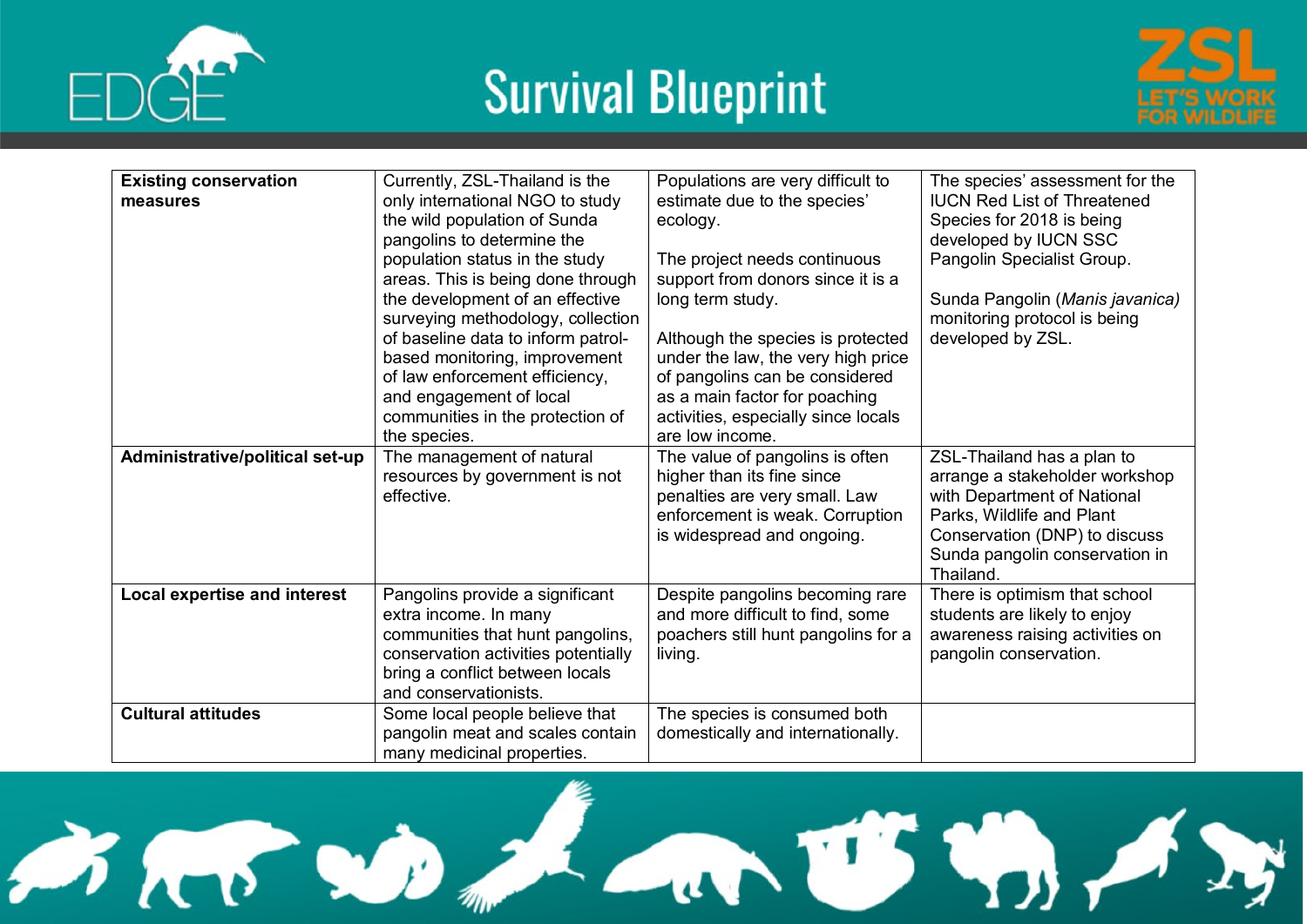





| <b>Appeal of species</b> | Pangolins are the only mammal<br>in the world with bodies covered<br>in strong scales. They feed on<br>ants and termites. Rolling their<br>bodies up into a ball is the only<br>protection mechanism from<br>predators. | Hunters can catch pangolins with<br>their bare hands.                                                                                                                                                                                                                                                                  | The popularity and international<br>interest in pangolins has<br>dramatically increased in recent<br>years.                              |
|--------------------------|-------------------------------------------------------------------------------------------------------------------------------------------------------------------------------------------------------------------------|------------------------------------------------------------------------------------------------------------------------------------------------------------------------------------------------------------------------------------------------------------------------------------------------------------------------|------------------------------------------------------------------------------------------------------------------------------------------|
| <b>Resources</b>         | Insufficient manpower and weak<br>law enforcement play an<br>important role in the lack of<br>protection of the species in many<br>PAs.                                                                                 | The species is easily hunted<br>along the PAs' boundaries by<br>opportunistic poaching, especially<br>during a non-timber forest<br>product gathering season<br>(normally in rainy season).<br>An insufficient number of park<br>rangers is always a main factor<br>that restricts the PAs' protection<br>in Thailand. | Increasing global support for<br>pangolin conservation will<br>hopefully provide new sources of<br>funding, coordination and<br>support. |

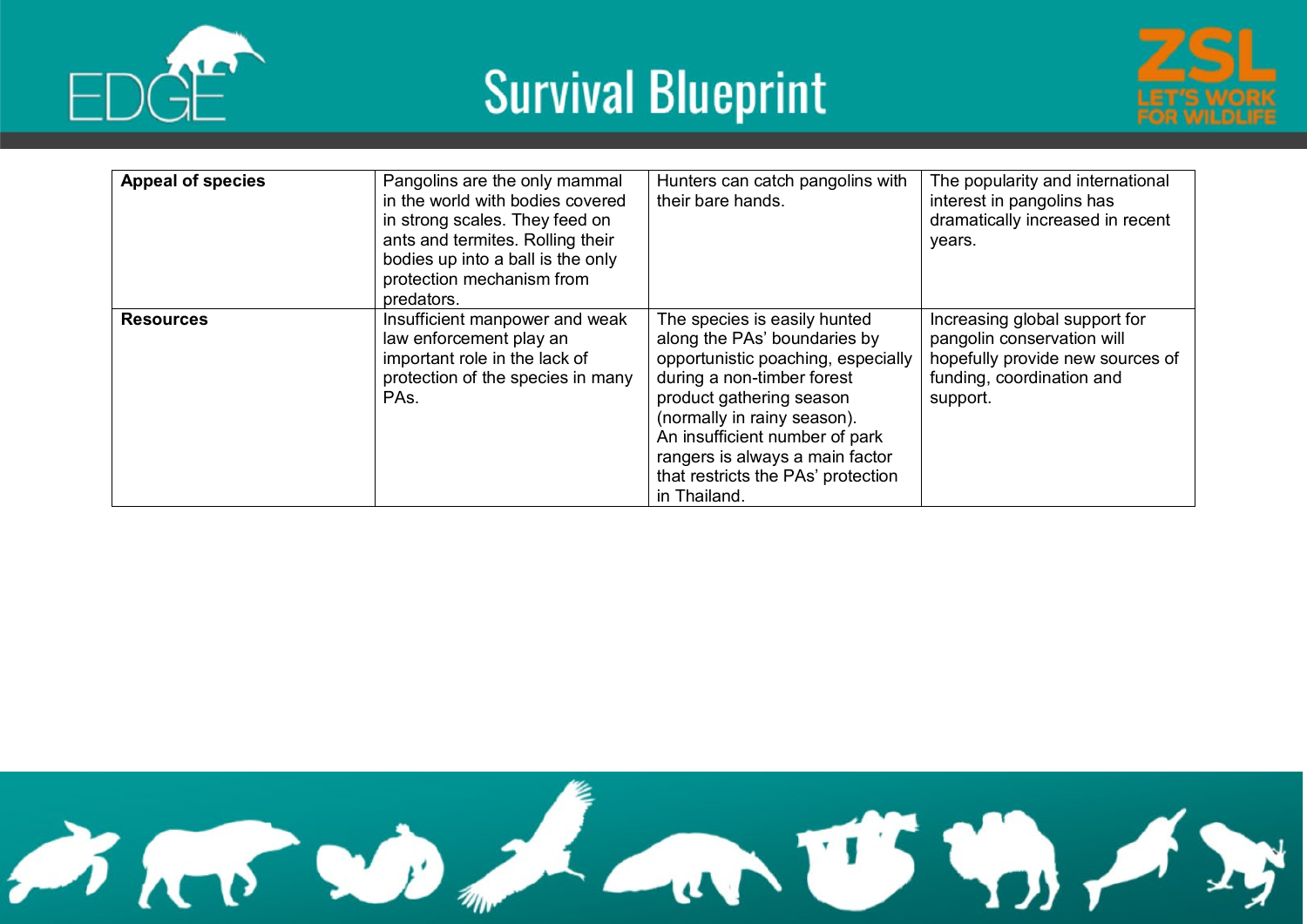





#### **2. ACTION PROGRAMME**

| Vision (30-50 years)                                                                                                                       |                                 |  |  |  |  |  |  |
|--------------------------------------------------------------------------------------------------------------------------------------------|---------------------------------|--|--|--|--|--|--|
| A population of Sunda pangolins in Thailand thriving again throughout its range, with full protection in the healthy ecosystem.            |                                 |  |  |  |  |  |  |
| $Goal(s)$ (5-10 years)                                                                                                                     |                                 |  |  |  |  |  |  |
| To assess the population status of the Sunda pangolin in the country, and ensure the effective protection of the populations with strict   |                                 |  |  |  |  |  |  |
| patrolling and efficient law enforcement. Engage local communities located near to the species' habitats in the protection of the species. |                                 |  |  |  |  |  |  |
| <b>Objectives</b><br><b>Prioritisation</b>                                                                                                 |                                 |  |  |  |  |  |  |
|                                                                                                                                            | (low, medium, high or critical) |  |  |  |  |  |  |
| 1. Population status is assessed across the country.                                                                                       | Critical                        |  |  |  |  |  |  |
| 2. The whole pangolin population in the country is secure and fully protected.                                                             | Critical                        |  |  |  |  |  |  |
| 3. Local communities are engaged in the protection of the species.                                                                         | Critical                        |  |  |  |  |  |  |
| 4. Efficient management of confiscated and rehabilitated populations.                                                                      | High                            |  |  |  |  |  |  |
| 5. All checkpoints on the illegal wildlife trade routes in Thailand are more strictly enforced.<br>Medium                                  |                                 |  |  |  |  |  |  |
| 6. The Sunda pangolin conservation programme is supported by all stakeholders in Thailand.                                                 | High                            |  |  |  |  |  |  |

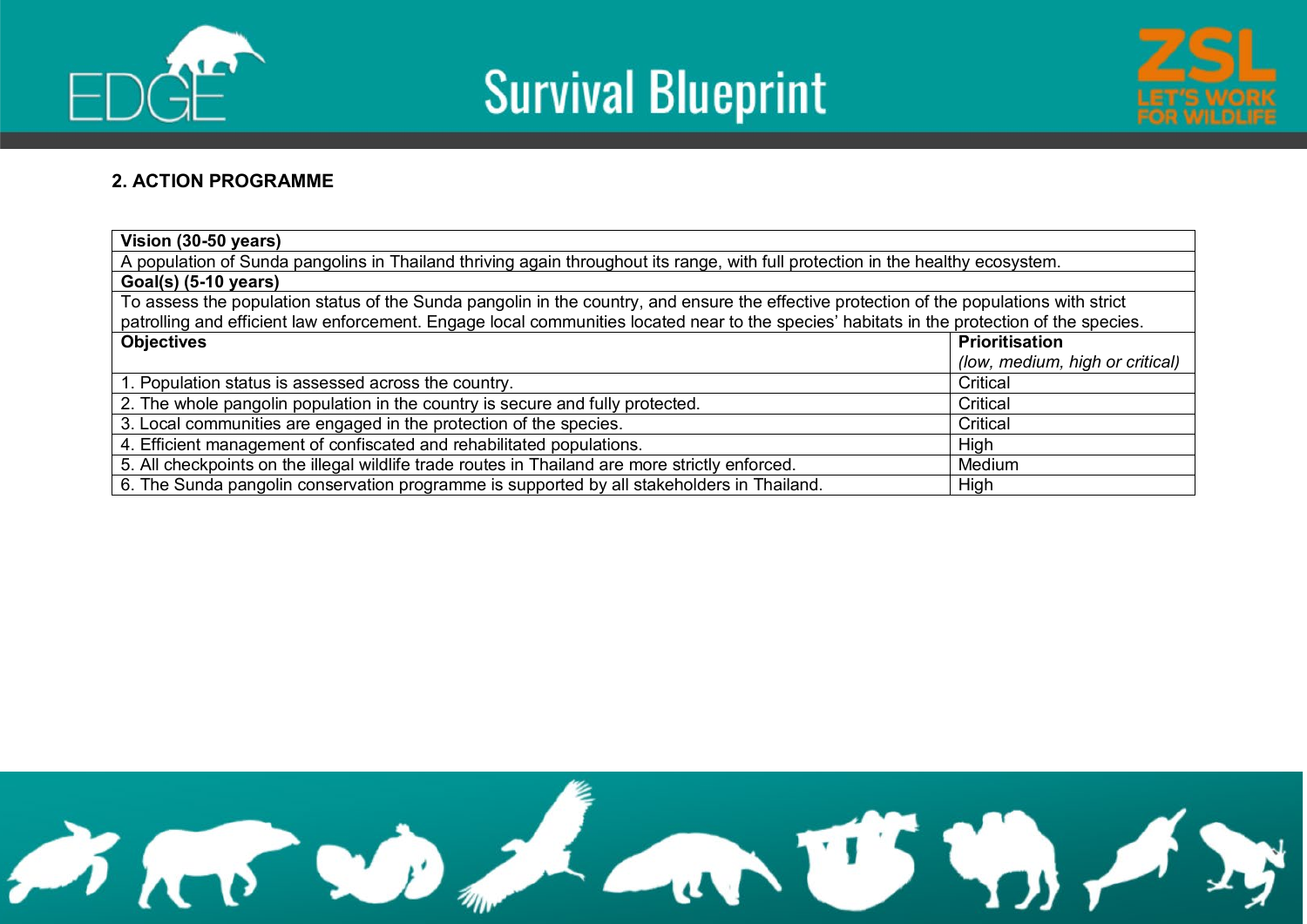





| <b>Activities</b>                                                     | Country<br>/ region | <b>Priority</b><br>(low, | <b>Associated</b><br>Cost | <b>Time scale</b> | <b>Responsible</b><br>stakeholders                    | <b>Indicators</b>                                            | <b>Opportunities</b><br>and threats                                                                              | <b>Activity type</b>                                               |
|-----------------------------------------------------------------------|---------------------|--------------------------|---------------------------|-------------------|-------------------------------------------------------|--------------------------------------------------------------|------------------------------------------------------------------------------------------------------------------|--------------------------------------------------------------------|
|                                                                       |                     | medium,                  |                           |                   |                                                       |                                                              |                                                                                                                  |                                                                    |
|                                                                       |                     | high or<br>critical)     |                           |                   |                                                       |                                                              |                                                                                                                  |                                                                    |
| 1. Population status is assessed across the country                   |                     |                          |                           |                   |                                                       |                                                              |                                                                                                                  |                                                                    |
| 1.1 Identify<br>distribution of the<br>species across the<br>country  | Thailand            | Critical                 | Over 30<br>million baht   | By 2020           | Government<br>agencies<br>(DNP), NGOs,<br>researchers | Reports,<br>distribution data                                | Habitats of the<br>species are<br>identified and<br>protected                                                    | Improving<br>knowledge &<br>supporting<br>protection<br>activities |
| 1.2 Develop a<br>standard protocol<br>for surveying and<br>monitoring | <b>Thailand</b>     | High                     | 500000 baht               | 2018              | DNP, NGOs,<br>researchers                             | A monitoring<br>protocol                                     | An effective<br>survey<br>methodology<br>since pangolins<br>are elusive<br>mammal and<br>difficult to<br>monitor | Improving<br>knowledge                                             |
| 1.3 Establish long-<br>term monitoring<br>programmes                  | <b>Thailand</b>     | High                     | 10 million<br>baht        | From 2015         | DNP, NGOs,<br>researchers,<br>universities            | Long-term<br>pangolin<br>conservation<br>programmes          | Data from the<br>studies can be<br>used to inform<br>protection<br>activities                                    | Improving<br>knowledge &<br>supporting<br>protection<br>activities |
| 2. A whole population in the country is secure and fully protected    |                     |                          |                           |                   |                                                       |                                                              |                                                                                                                  |                                                                    |
| 2.1 Strengthen law<br>enforcement<br>(penalty and fine)               | Thailand            | Critical                 | Over 50<br>million baht   | <b>From 2018</b>  | Government                                            | New Act for wild<br>animal<br>conservation and<br>protection | Increase<br>pressure on<br>pangolin<br>poaching                                                                  | Law & Policy                                                       |

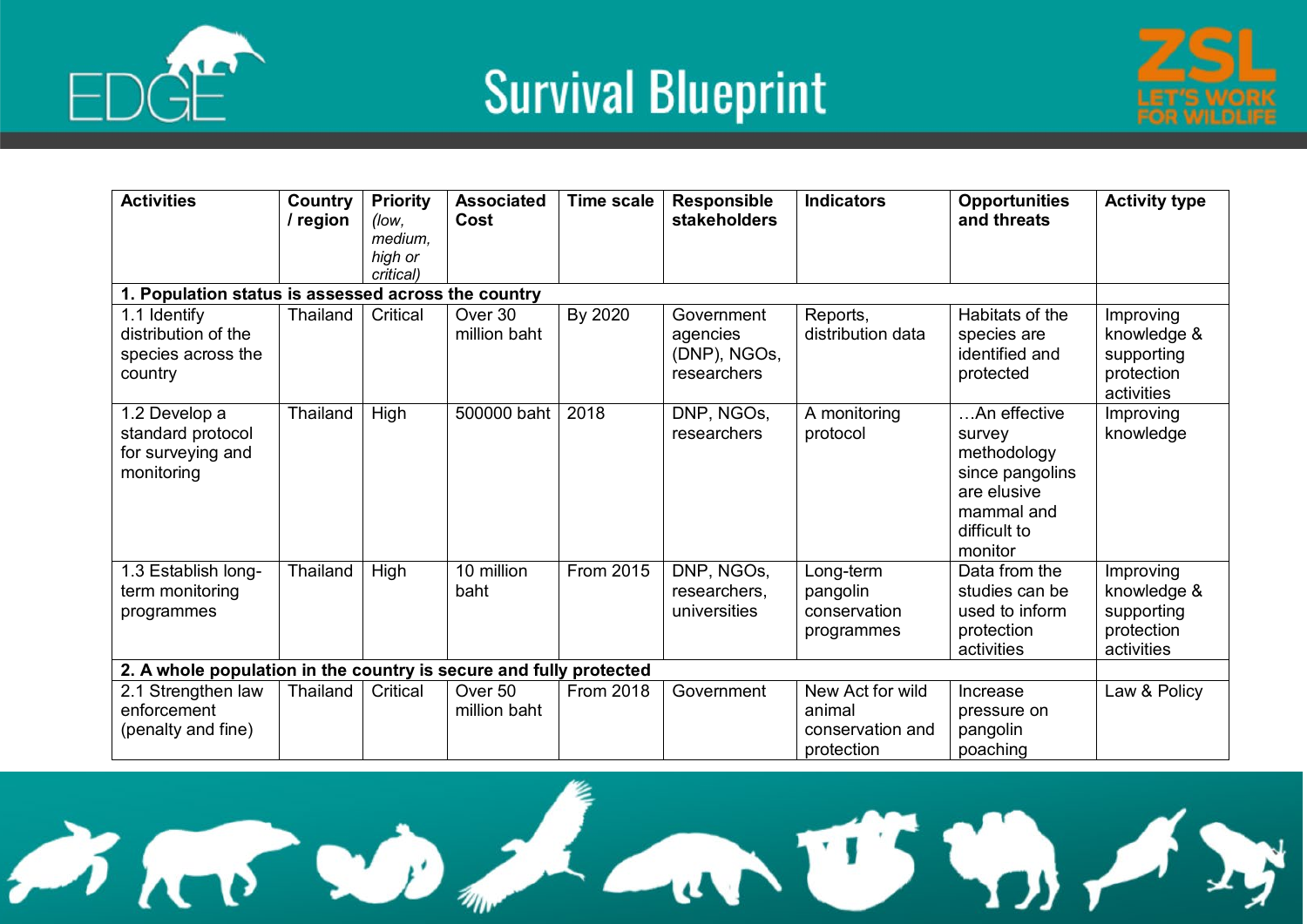





| <b>Activities</b>                                                                                                                                                                           | Country<br>/ region | <b>Priority</b><br>(low,<br>medium,<br>high or<br>critical) | <b>Associated</b><br>Cost           | <b>Time scale</b> | <b>Responsible</b><br>stakeholders                                       | <b>Indicators</b>                                     | <b>Opportunities</b><br>and threats                      | <b>Activity type</b>                                 |
|---------------------------------------------------------------------------------------------------------------------------------------------------------------------------------------------|---------------------|-------------------------------------------------------------|-------------------------------------|-------------------|--------------------------------------------------------------------------|-------------------------------------------------------|----------------------------------------------------------|------------------------------------------------------|
| 2.2 Employ more<br>rangers to maintain<br>sufficient<br>manpower                                                                                                                            | Thailand            | High                                                        | Over 50<br>million baht             | By 2020           | <b>DNP</b>                                                               | More rangers in<br><b>PAs</b>                         | More efforts to<br>protect the<br>species                | PAs'<br>management<br>& protection                   |
| 2.3 Improve park<br>rangers' skills<br>through regular<br>training                                                                                                                          | Thailand            | High                                                        | 20 million<br>baht                  | From 2015         | DNP, NGOs                                                                | Number of<br>training and<br>participants,<br>reports | Effective<br>patrolling and<br>efficient<br>protection   | PAs'<br>management<br>& protection                   |
| 3. Local communities are engaged in protection of the species                                                                                                                               |                     |                                                             |                                     |                   |                                                                          |                                                       |                                                          |                                                      |
| 3.1 Support locals<br>on how to manage<br>their agricultural<br>land to produce the<br>optimal amount of<br>crops without using<br>chemicals or<br>expanding their<br>land into the forests | Thailand            | Medium                                                      | 1 million<br>baht each<br>community | <b>From 2018</b>  | Thailand<br>Ministry of<br>Agriculture and<br>Cooperatives,<br>DNP, NGOs | Amount of the<br>agricultural<br>products             | Higher income<br>may lead to<br>reduced local<br>hunting | Livelihoods,<br>economic, and<br>other<br>incentives |

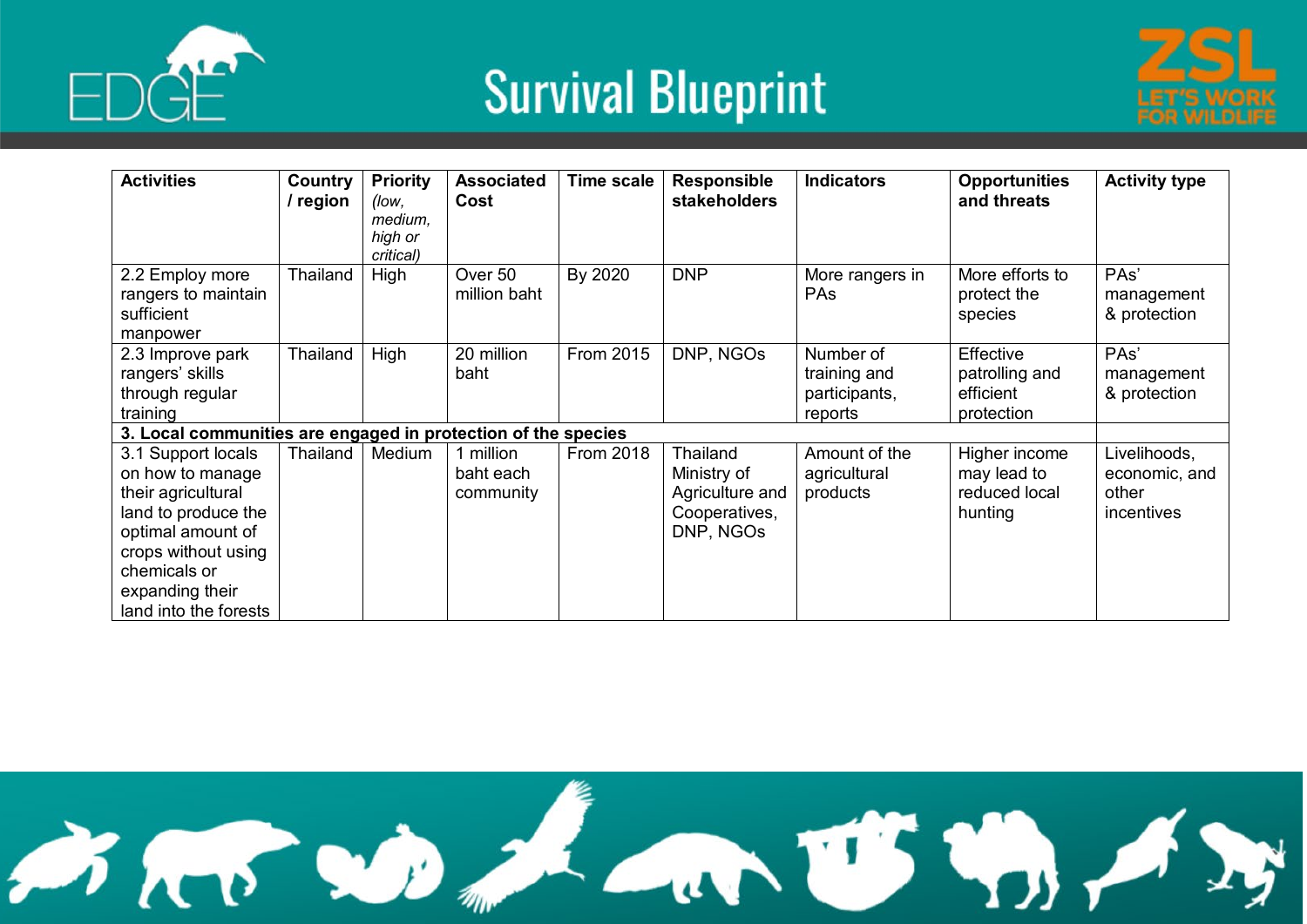





| <b>Activities</b>                                                                                                                               | Country<br>/ region | <b>Priority</b><br>(low,<br>medium,<br>high or<br>critical) | <b>Associated</b><br>Cost | <b>Time scale</b> | <b>Responsible</b><br>stakeholders | <b>Indicators</b>                                                                                                           | <b>Opportunities</b><br>and threats                | <b>Activity type</b>                                        |
|-------------------------------------------------------------------------------------------------------------------------------------------------|---------------------|-------------------------------------------------------------|---------------------------|-------------------|------------------------------------|-----------------------------------------------------------------------------------------------------------------------------|----------------------------------------------------|-------------------------------------------------------------|
| 3.2 Introduce<br>alternative ways for<br>communities to<br>gain extra income<br>(eco-tourism,<br>selling local<br>products, organic<br>farming) | Thailand            | Medium                                                      | Over 10<br>million baht   | <b>From 2018</b>  | DNP, NGOs                          | Amount of the<br>communities'<br>income                                                                                     | Extra income<br>potentially halts<br>local hunting | Livelihoods,<br>economic, and<br>other<br><i>incentives</i> |
| 3.3 Share<br>knowledge about<br>pangolins with local<br>communities and<br>alter perceptions of<br>pangolin<br>consumption                      | <b>Thailand</b>     | Critical                                                    | 10 million<br>baht        | From 2016         | DNP, NGOs,<br>universities         | Changes in<br>communities'<br>attitudes of<br>pangolin<br>consumption as<br>assessed by<br>questionnaires<br>and interviews | Reduction in<br>pangolin<br>consumption            | Improving<br>knowledge,<br>raising<br>awareness             |

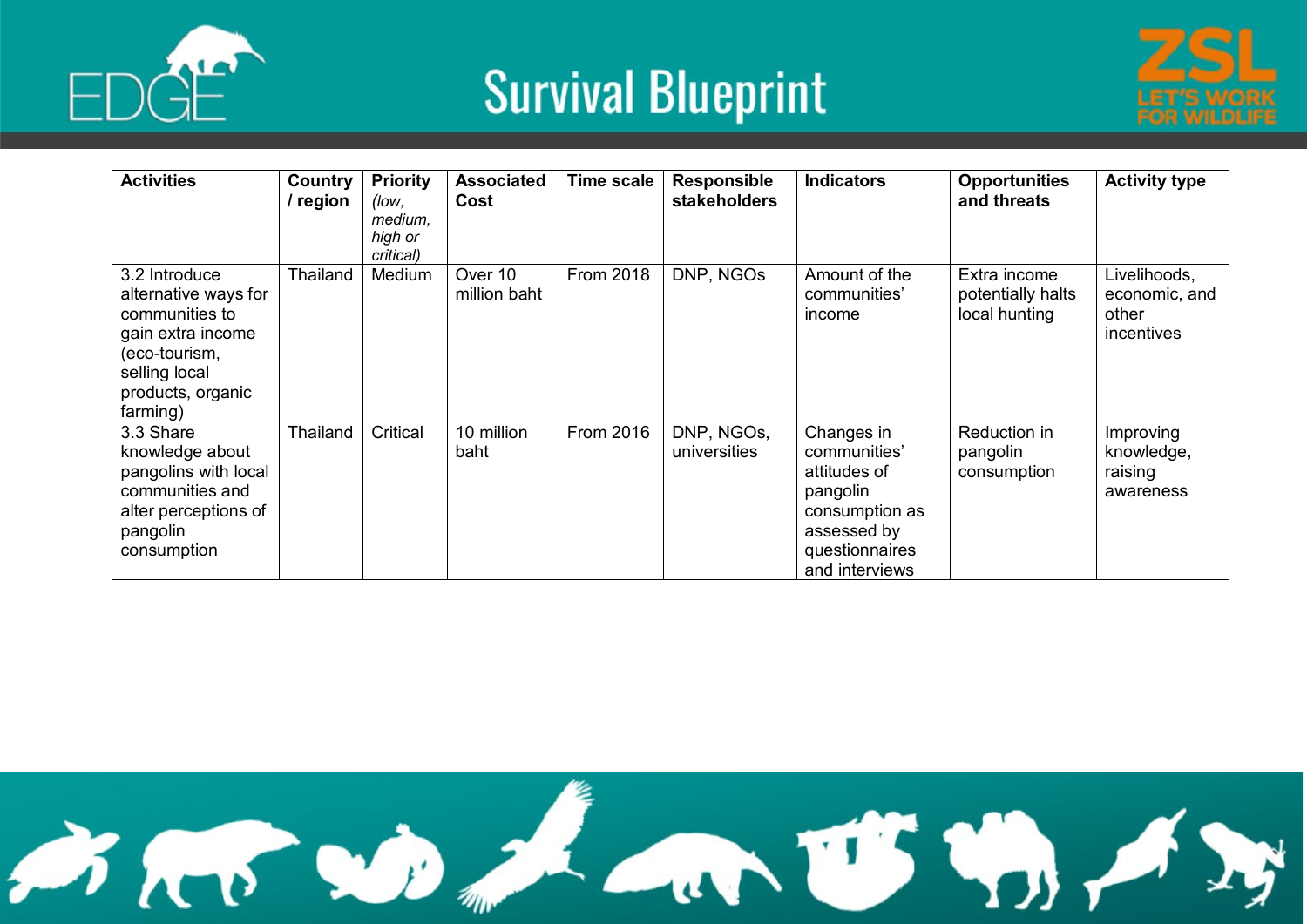





| <b>Activities</b>                                                                                                                                | Country<br>/ region | <b>Priority</b><br>(low,<br>medium,<br>high or<br>critical) | <b>Associated</b><br>Cost         | <b>Time scale</b> | <b>Responsible</b><br>stakeholders                           | <b>Indicators</b>                                                                                                                                                                                                 | <b>Opportunities</b><br>and threats              | <b>Activity type</b>                            |
|--------------------------------------------------------------------------------------------------------------------------------------------------|---------------------|-------------------------------------------------------------|-----------------------------------|-------------------|--------------------------------------------------------------|-------------------------------------------------------------------------------------------------------------------------------------------------------------------------------------------------------------------|--------------------------------------------------|-------------------------------------------------|
| 3.4 Raise<br>awareness of<br>pangolin<br>conservation<br>through<br>recreational<br>activities conducted<br>with the public and<br>local schools | Thailand            | High                                                        | 20000 baht<br>per school          | From 2016         | NDP, NGOs                                                    | Number of<br>activities,<br>materials, and<br>participants, pre<br>and post surveys<br>to demonstrate<br>increased<br>knowledge about<br>pangolins among<br>participants.                                         | Increased<br>pressure on<br>pangolin<br>poaching | Improving<br>knowledge,<br>raising<br>awareness |
| 4. Efficient management of confiscated and rehabilitated populations.                                                                            |                     |                                                             |                                   |                   |                                                              |                                                                                                                                                                                                                   |                                                  |                                                 |
| 4.1 Develop a<br>protocol for<br>rehabilitated<br>populations                                                                                    | Thailand            | High                                                        | Over <sub>5</sub><br>million baht | By 2020           | DNP,<br>international &<br>national<br>NGOs,<br>universities | A protocol or an<br>action plan for<br>rehabilitated<br>populations is<br>needed because<br>most of the<br>confiscated<br>pangolins in<br>Thailand hardly<br>survive after<br>being released<br>back to the wild. | Increase wild<br>population                      | Population<br>management                        |

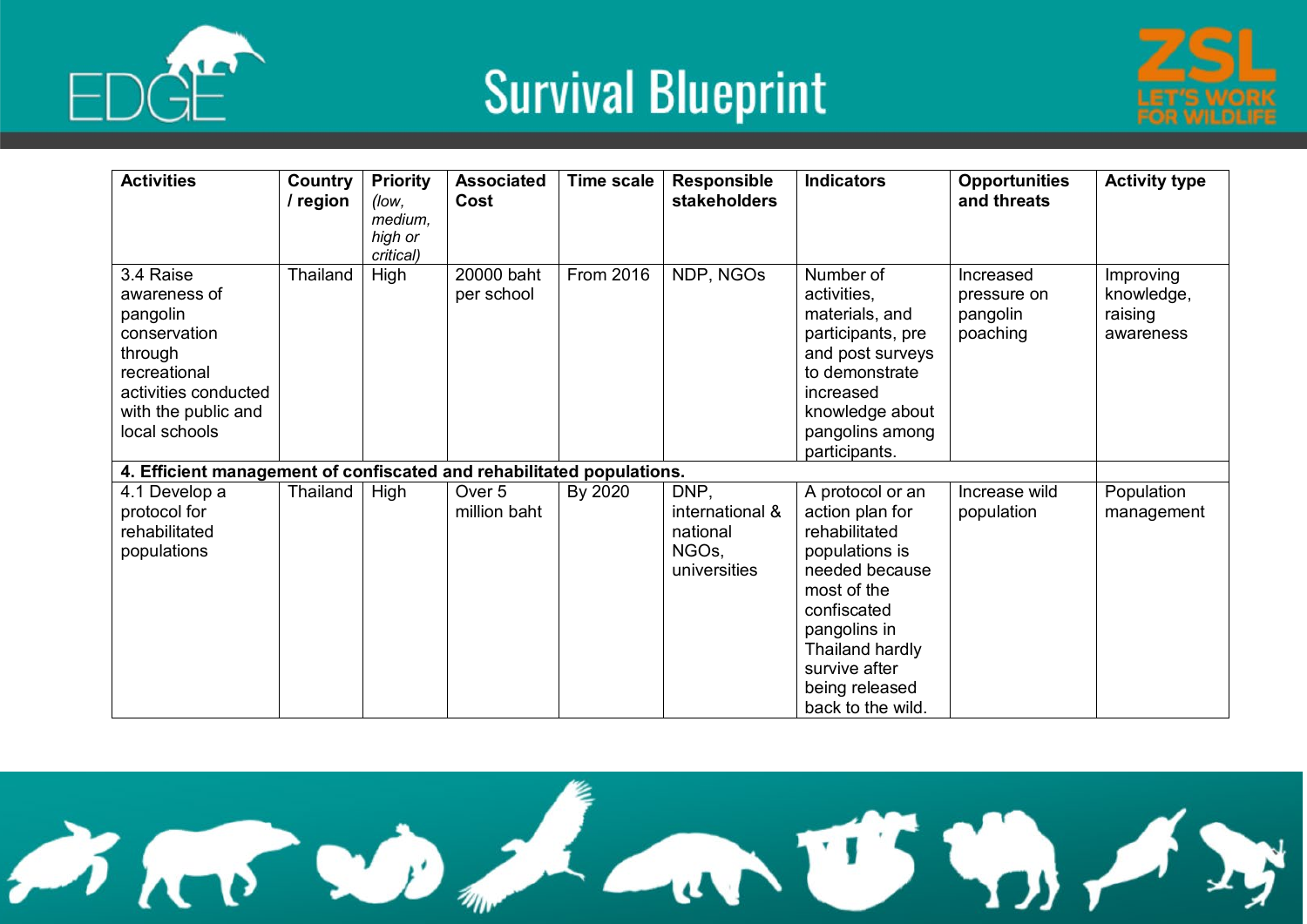





| <b>Activities</b>                                                                                                                         | Country<br>/ region | <b>Priority</b><br>(low.<br>medium.<br>high or<br>critical) | <b>Associated</b><br>Cost | <b>Time scale</b> | <b>Responsible</b><br>stakeholders     | <b>Indicators</b>                                                                                                                                                 | <b>Opportunities</b><br>and threats                                          | <b>Activity type</b>                                               |
|-------------------------------------------------------------------------------------------------------------------------------------------|---------------------|-------------------------------------------------------------|---------------------------|-------------------|----------------------------------------|-------------------------------------------------------------------------------------------------------------------------------------------------------------------|------------------------------------------------------------------------------|--------------------------------------------------------------------|
| 4.2 Establish<br>husbandry and<br>breeding<br>programmes for<br>captive populations<br>to store genetic<br>diversity                      | Thailand            | High                                                        | Over 10<br>million baht   | By 2025           | <b>DNP</b>                             | Husbandry and<br>breeding<br>programmes                                                                                                                           | Captive/stored<br>populations<br>available for<br>conservation<br>programmes | Population<br>management                                           |
| 5. All checkpoints on the illegal wildlife trade routes in Thailand are more strictly enforced.                                           |                     |                                                             |                           |                   |                                        |                                                                                                                                                                   |                                                                              |                                                                    |
| 5.1 Identify illegal<br>wildlife trade routes<br>over the country                                                                         | Thailand            | Medium                                                      | 20 million<br>baht        | By 2020           | DNP, NGOs,<br>customs,<br>universities | Database/reports<br>on the wildlife<br>trade routes in<br>Thailand                                                                                                |                                                                              | Improving<br>knowledge &<br>supporting<br>protection<br>activities |
| 5.2 Collaborate<br>with the police,<br>customs authority<br>and military at all<br>checkpoints on the<br>illegal wildlife trade<br>routes | Thailand            | Medium                                                      | Over 10<br>million baht   | From 2020         | DNP, police,<br>customs                | Action plans (i.e.<br>having some<br>officials from DNP<br>working at the<br>checkpoints with<br>police and military<br>for illegal wildlife<br>trade inspection) | Increased<br>pressure on<br>illegal wildlife<br>trade                        | Law<br>enforcement                                                 |

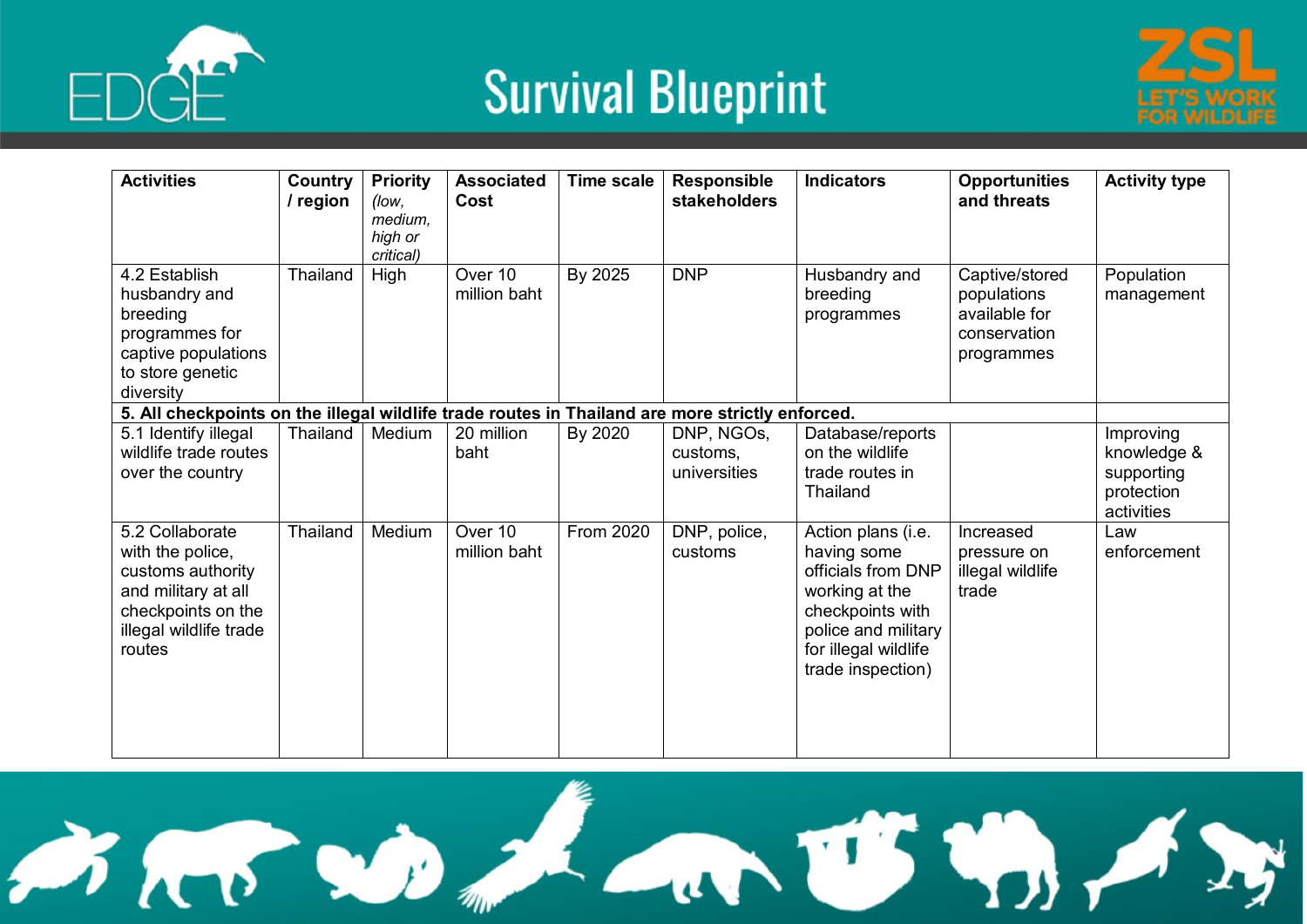





| <b>Activities</b>                                                                                                                    | Country<br>' region | <b>Priority</b><br>(low,<br>medium,<br>high or<br>critical) | <b>Associated</b><br>Cost      | <b>Time scale</b> | <b>Responsible</b><br>stakeholders                             | <b>Indicators</b>                      | <b>Opportunities</b><br>and threats | <b>Activity type</b>                                                                                                             |
|--------------------------------------------------------------------------------------------------------------------------------------|---------------------|-------------------------------------------------------------|--------------------------------|-------------------|----------------------------------------------------------------|----------------------------------------|-------------------------------------|----------------------------------------------------------------------------------------------------------------------------------|
| 6. The Sunda pangolin conservation programme is supported by all stakeholders in Thailand                                            |                     |                                                             |                                |                   |                                                                |                                        |                                     |                                                                                                                                  |
| 6.1 Organise the<br>stakeholder<br>workshop to review<br>and assess the<br>progress of the<br>conservation<br>programmes<br>annually | Thailand            | High                                                        | 2 million<br>baht each<br>year | <b>From 2018</b>  | DNP, ZSL<br>Thailand,<br>Kasetsart<br>University<br>(KU), NGOs | Workshops,<br>conferences,<br>meetings |                                     | Species & its<br>habitat<br>management,<br>community<br>livelihoods,<br>economic, and<br>other<br>incentives for<br>conservation |

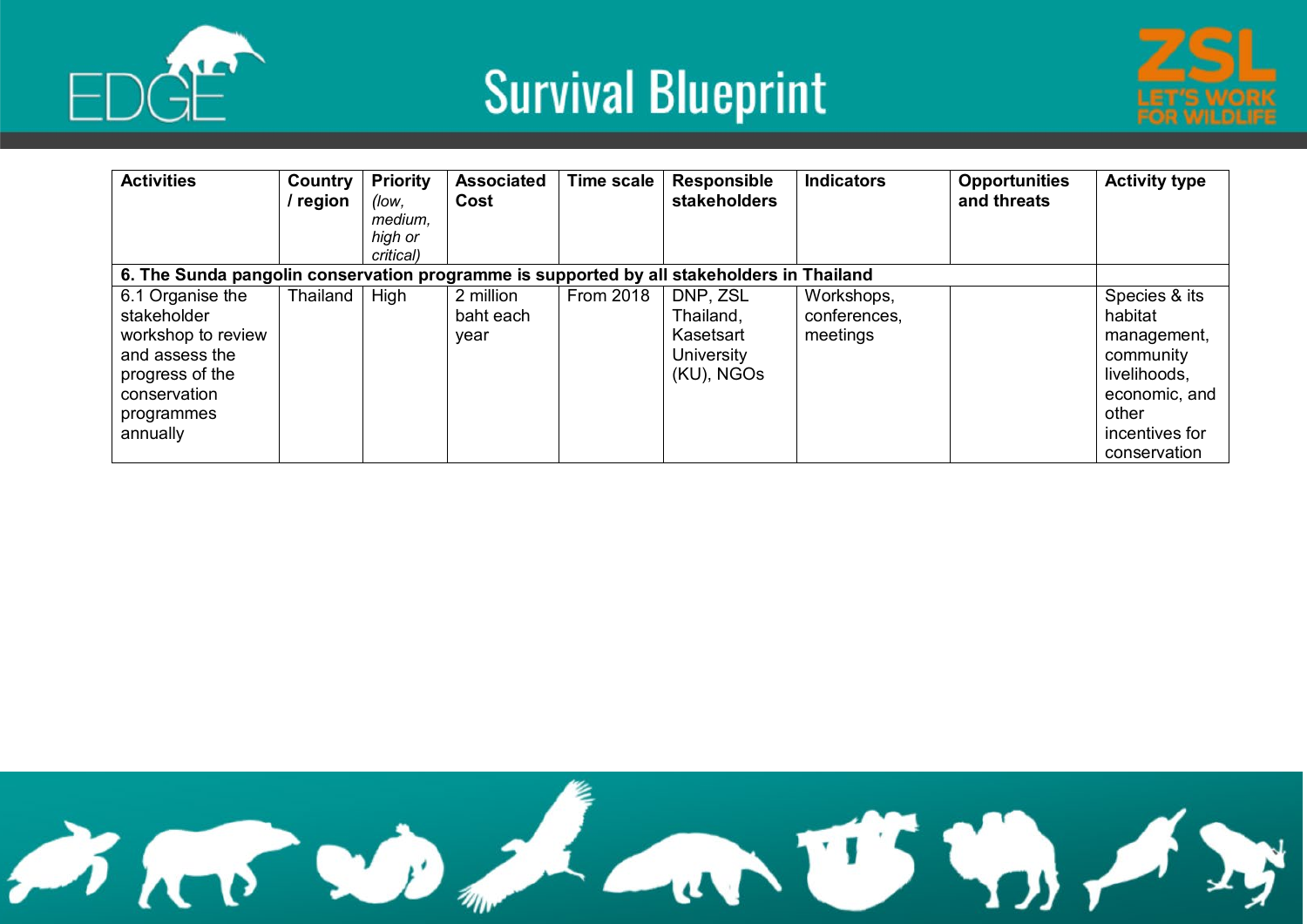



#### **Literature Cited**

Anon. 1999. Review of Significant Trade in Animal Species included in CITES Appendix II: Detailed Reviews of 37 Species, *Manis javanica*. Draft Report to the CITES Animals Committee. WCMC (World Conservation Monitoring Centre), IUCN Species Survivial Commission and TRAFFIC Network.

Azhar, B., Lindenmayer, D., Wood, J., Fischer, J., Manning, A., McElhinny, C. and Zakaria, M. 2013. Contribution of illegal hunting, culling of pest species, road accidents and feral dogs to biodiversity loss in established oil-palm landscapes. Wildlife Research 40: 1-9.

Azlan, M. and Engkamat, L. 2013. Camera trapping and conservation in Lanjak Entimau Wildlife Sanctuary, Sarawak, Borneo. Raffles Bulletin of Zoology 61(1): 397-405.

Bain, J.R. and Humphrey, S.R. 1982. A Profile of the Endangered Species in Thailand. Report No.4.. Office of Ecological Services, Florida State Museum, University of Florida, Gainesville, Florida, USA.

Bourret, R. 1942. Les mammifères de la collection du Laboratoire de Zoologie de l'Ecole Supérieure des Sciences. Notes et Travaux de l'Ecole Supérieure, Université Indochinoise No. 1.

Broad, S., Luxmoore, R. and Jenkins, M. 1988. Significant Trade in Wildlife: a review of selected species in CITES Appendix II. Volume 1: Mammals. IUCN/CITES.

CARE. 2004. Biodiversity survey: U Minh Thuong National Park, Vietnam. U Minh Thuong National Park conservation and community development program (1998-2003). CARE, Agricultural Publishing House.

Challender, D., Nguyen Van, T., Shepherd, C., Krishnasamy, K., Wang, A., Lee, B., Panjang, E., Fletcher, L., Heng, S., Seah Han Ming, J., Olsson, A., Nguyen The Truong, A., Nguyen Van, Q. & Chung, Y. 2014. Manis javanica. The IUCN Red List of Threatened Species 2014: e.T12763A45222303. http://dx.doi.org/10.2305/IUCN.UK.2014-2.RLTS.T12763A45222303.en. Downloaded on 05 June 2018

Challender, D.W.S. 2011. Asian pangolins: Increasing affluence driving hunting pressure. TRAFFIC Bulletin 23: 92-93.

Challender, D.W.S. and MacMillan, D.C. 2014. Poaching is more than an enforcement problem. Conservation Letters Early View: 1-11.

Challender, D.W.S. In prep. The trade and conservation of pangolins in Asia, PhD Thesis. Durrell Institute of Conservation & Ecology (DICE), University of Kent.

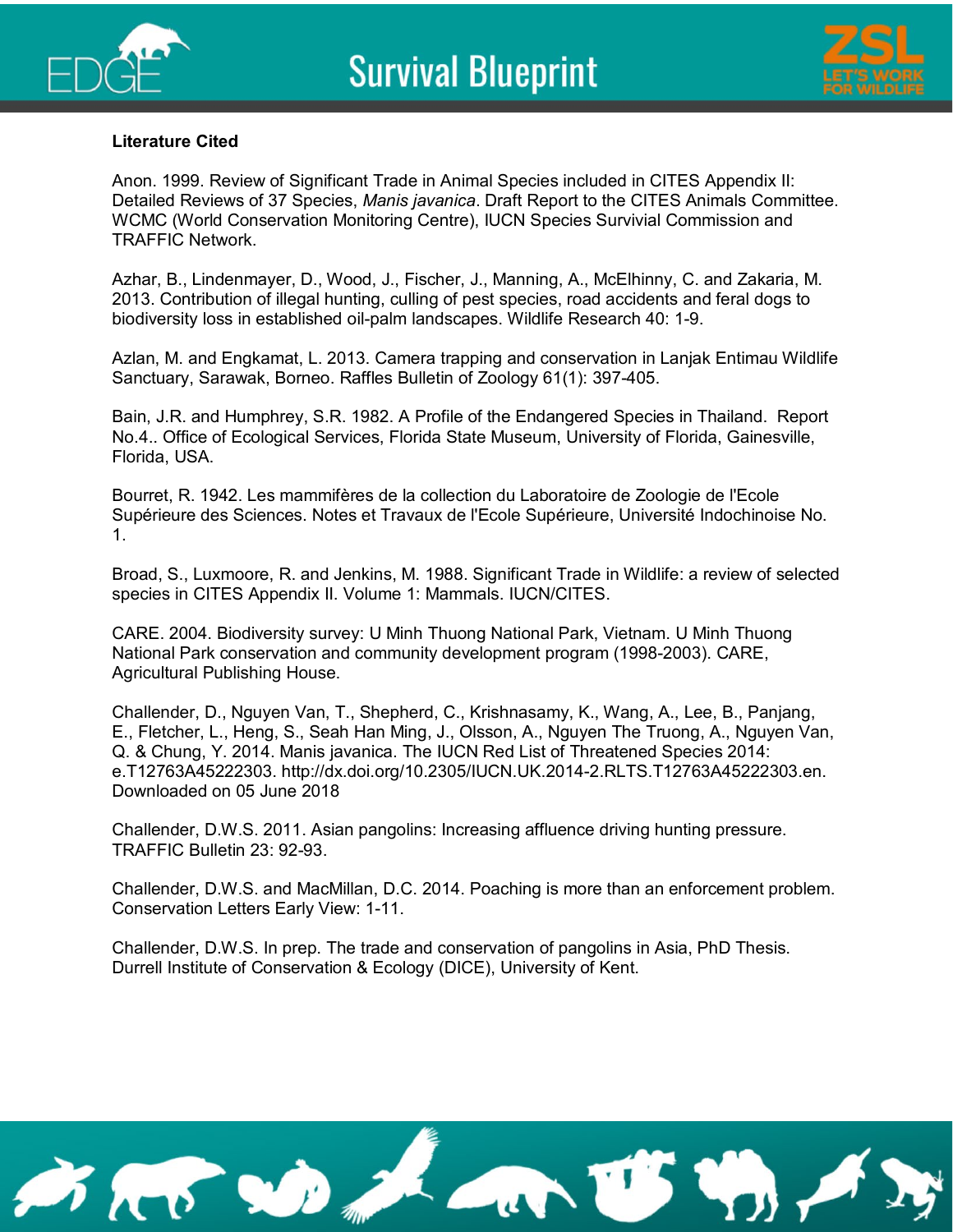



CITES. 2000. Prop. 11.13. Manis crassicaudata, Manis pentadactyla, Manis javanica. Transfer from Appendix II to Appendix I (India, Nepal, Sri Lanka, United States). Available at: <http://www.cites.org/eng/cop/11/prop/13.pdf>.

Corbet, G.B. and Hill, J.E. 1992. Mammals of the Indo-Malayan Region: a Systematic Review. Oxford University Press, Oxford, UK.

Damit, A. 2009. Sandakan Rainforest Park: A Scientifically & Historically Important Forest. Sabah Forestry Department.

Davies, G. and Payne, J.B. 1982. A Faunal Survey of Sabah. WWF Malaysia, Kuala Lumpur.

Duckworth, J.W., Salter, R.E. and Khounbline, K. 1999. Wildlife in Lao PDR: 1999 Status Report. IUCN, Vientiane, Laos.

Ellis, R. 2005. Tiger Bone and Rhino Horn: The Destruction of Wildlife for Traditional Chinese Medicine. Island Press, Washington D.C>.

Giman, B., Stuebig, R., Megum, N., McShea, W.J. and Stewart, C.M. 2007. A camera trapping inventory for mammals in a mixed use planted forest in Sarawak. Raffles Bulletin of Zoology 55(1): 209-215.

Ickes, K. and Thomas, S.C. 2003. Native, wild pigs (Sus scrofa) at Pasoh and their impacts on the plant community in T. Okuda. In: N. Manokaran, Y. Matsumoto, K. Niiyama, S. C. Thomas and P. S. Ashton (eds), Pasoh: Ecology and Natural History of a Southeast Asian Lowland Tropical Rain Forest.

Lekagul, B. and McNeely, J.A. 1977. Mammals of Thailand. Association for the Conservation of Wildlife, Bangkok, Thailand.

Lim, N.T.L. and Ng, P.K.L. 2007. Home range, activity cycle and natal den usage of a female Sunda pangolin Manis javanica (Mammalia: Pholidota) in Singapore. Endangered Species Research 3: 1-8.

Li, Y. and Li, D. 1998. The dynamics of trade in live wildlife across the Guangxi border between China and Vietnam during 1993-1996 and its control strategies. Biodiversity and Conservation 1998(7): 895-914.

MacMillan, D.C. and Nguyen Anh, Q. 2013. Factors influencing the illegal taking of wildlife by trapping and snaring among the Katu ethnic group in Vietnam. Oryx FirstView: 1-9.

Medway, L. 1977. Mammals of Borneo: Field keys and an annotated checklist. Monographs of the Malaysian Branch of the Royal Asiatic Society, Kuala Lumpur, Malaysia.

Murphy, D. and Phan, T. D. 2001. Mammal observations in Cat Tien National Park. WWF, Hanoi, Vietnam.

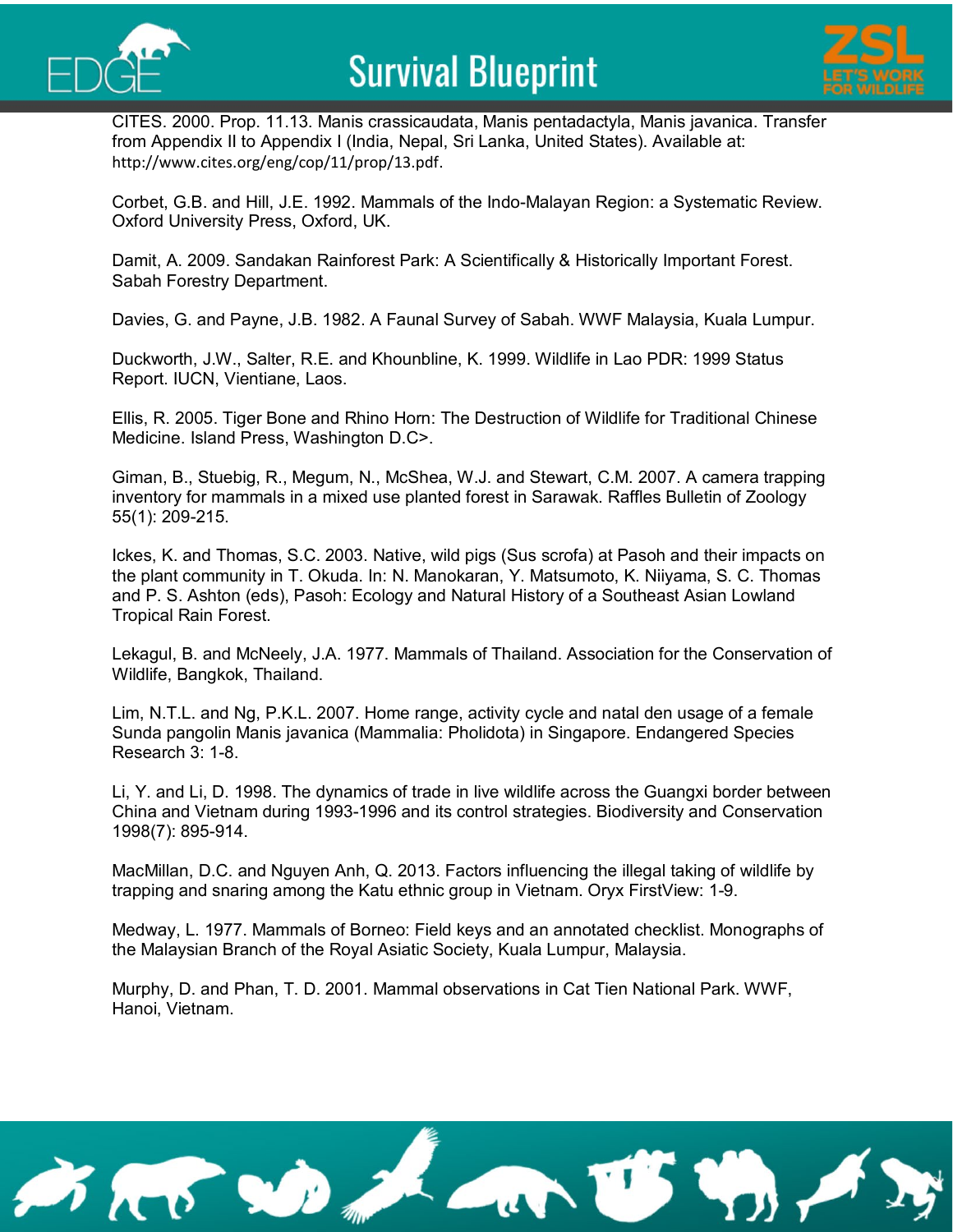



Newton, P. 2007. Potential applications of hunters' knowledge for the conservation of pangolins in Vietnam. M.Sc. Thesis, University of East Anglia.

Newton, P., Nguyen Van, T., Roberton, S. and Bell, D. 2008. Pangolins in Peril: using local hunters' knowledge to conserve elusive species in Vietnam. Endangered Species Research 6(41-53).

Nooren, H. and Claridge, G. 2001. Wildlife trade in Laos: the end of the game. Netherlands Committee for IUCN, Amsterdam.

Nowak, R.M. (ed.) 1999. Walkers Mammals of the World. Sixth edition. The Johns Hopkins University Press, Baltimore and London.

Numata, S., Okuda, T., Sugimoto, T., Nishimura, S., Yoshida, K., Quah EngSeng, Yasuda, M., Muangkhum, K. and Nur Supardi, M.N. 2005. Camera-trapping: a non-invasive approach as an additional tool in the study of mammals in Pasoh Forest Reserve and adjacent fragmented areas in Peninsular Malaysia. Malayan Nature Journal 57(1): 39-45.

Nuwer, R. and Bell, D. 2013. Identifying and quantifying the threats to biodiversity in the U Minh peat swamp forests of the Mekong Delta, Vietnam. Oryx FirstView: 1-7.

Pantel, S. and Anak, N.A. 2010. A preliminary assessment of the pangolin trade in Sabah. TRAFFIC Southeast Asia, Petaling Jaya, Selangor, Malaysia.

Pantel, S. and Chin, S.Y. 2009. Proceedings of the Workshop on Trade and Conservation of Pangolins native to South and Southeast Asia. TRAFFIC Southeast Asia. Petaling Jaya, Selangor, Malaysia.

Payne, J., Francis, C.M. and Phillipps, K. 1985. A field guide to the mammals of Borneo. The Sabah Society and WWF Malaysia, Kota Kinabalu and Kuala Lumpur, Malaysia.

Schlitter, D.A. 2005. Order Pholidota. In: D.E. Wilson and D.M. Reeder (eds), Mammal Species of the World: A Taxonomic and Geographic Reference, pp. 530-531. Johns Hopkins University Press, Baltimore, MD, USA.

Sopyan, E. 2008. Malayan Pangolin Manis javanica Trade in Sumatra, Indonesia. In: Pantel, S. and Yun, C.S. (eds), Proceedings of the Workshop on Trade and Conservation of Pangolins native to South and Southeast Asia. TRAFFIC Southeast Asia, Petaling Jaya, Selangor, Malaysia. Singapore Zoo.

Timmins, R.J. and Cuong, T.V. 1999. An assessment of the conservation importance of the Huong Son (Annamite) Forest, Ha Tinh province, Vietnam, based on the results of a field survey for large mammals and birds. Center for Biodiversity and Conservation and American Museum of Natural History., New York, USA.

Willcox, D., Tran, Q.P. and Roberton, S. In prep. Conservation status of small carnivores in the U Minh wetlands. Carnivore and Pangolin Conservation Programme., Cuc Phuong, Viet Nam.